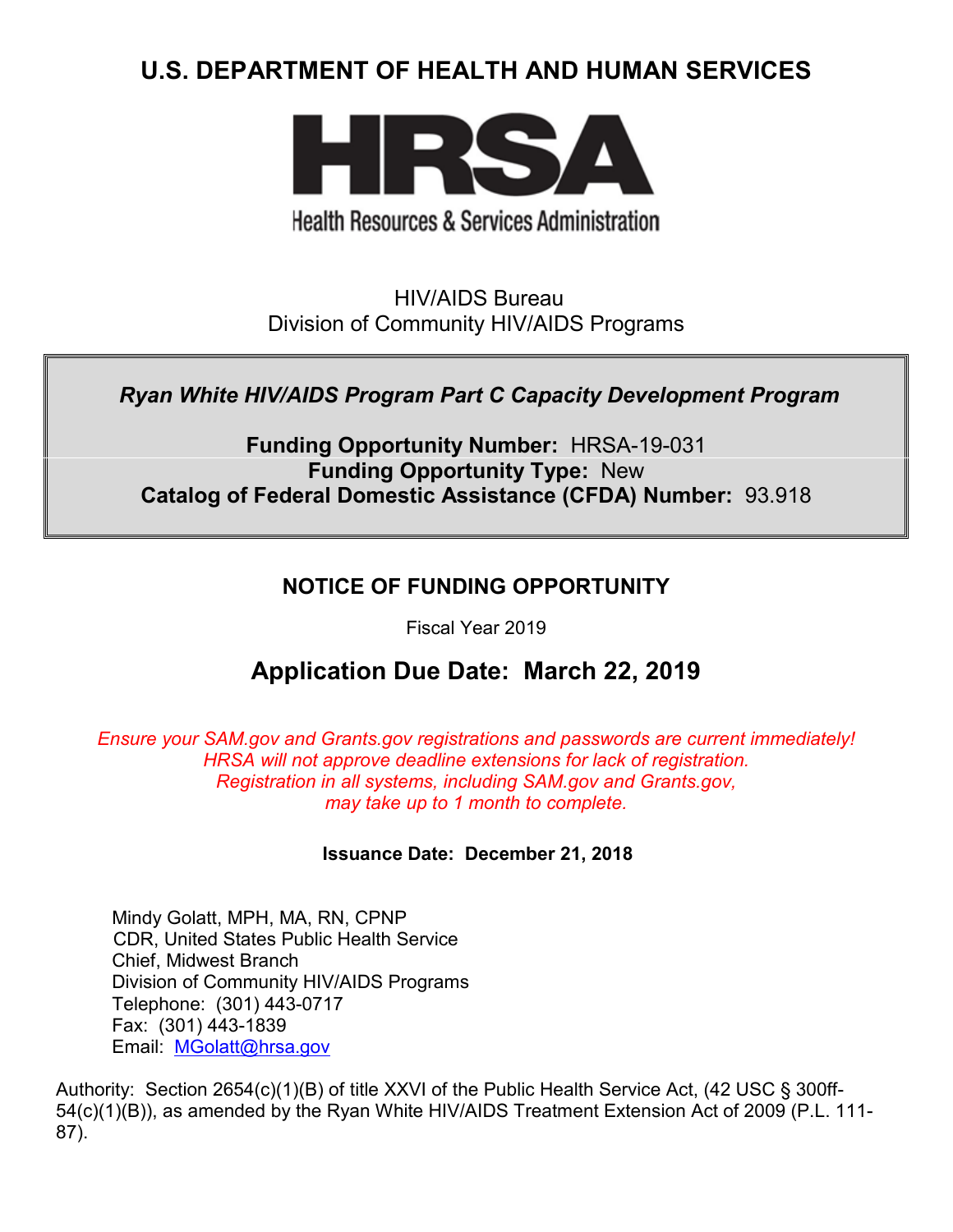# **EXECUTIVE SUMMARY**

The Health Resources and Services Administration (HRSA), HIV/AIDS Bureau (HAB), Division of Community HIV/AIDS Programs is accepting applications for the fiscal year (FY) 2019 Ryan White HIV/AIDS Program (RWHAP) Part C Capacity Development Program. The purpose of this program is to strengthen organizational infrastructure to respond to the changing healthcare landscape and to increase capacity to develop, enhance, or expand access to high quality HIV primary health care services for low income, uninsured, and underserved people living with HIV (PLWH).

| <b>Funding Opportunity Title:</b>                             | Ryan White HIV/AIDS Program Part C                                         |
|---------------------------------------------------------------|----------------------------------------------------------------------------|
|                                                               | <b>Capacity Development Program</b>                                        |
|                                                               |                                                                            |
| <b>Funding Opportunity Number:</b>                            | <b>HRSA-19-031</b>                                                         |
| Due Date for Applications:                                    | March 22, 2019                                                             |
| <b>Anticipated Total Annual Available</b><br>FY 2019 Funding: | \$4,000,000                                                                |
| Estimated Number and Type of Award(s):                        | Up to 26 grant(s)                                                          |
| <b>Estimated Award Amount:</b>                                | Up to $$150,000$ per year                                                  |
| <b>Cost Sharing/Match Required:</b>                           | No.                                                                        |
| Period of Performance:                                        | September 1, 2019 through August 31,                                       |
|                                                               | 2020 (1 year)                                                              |
| Eligible Applicants:                                          | Public and nonprofit private entities, faith-<br>based and community-based |
|                                                               | organizations, and tribes and tribal                                       |
|                                                               | organizations are eligible to apply for                                    |
|                                                               | these funds.                                                               |
|                                                               |                                                                            |
|                                                               | See Section III-1 of this notice of funding                                |
|                                                               | opportunity (NOFO) for complete                                            |
|                                                               | eligibility information.                                                   |

# **Application Guide**

You (the applicant organization/agency) are responsible for reading and complying with the instructions included in HRSA's *SF-424 Application Guide,* available online at [http://www.hrsa.gov/grants/apply/applicationguide/sf424guide.pdf,](http://www.hrsa.gov/grants/apply/applicationguide/sf424guide.pdf) except where instructed in this NOFO to do otherwise.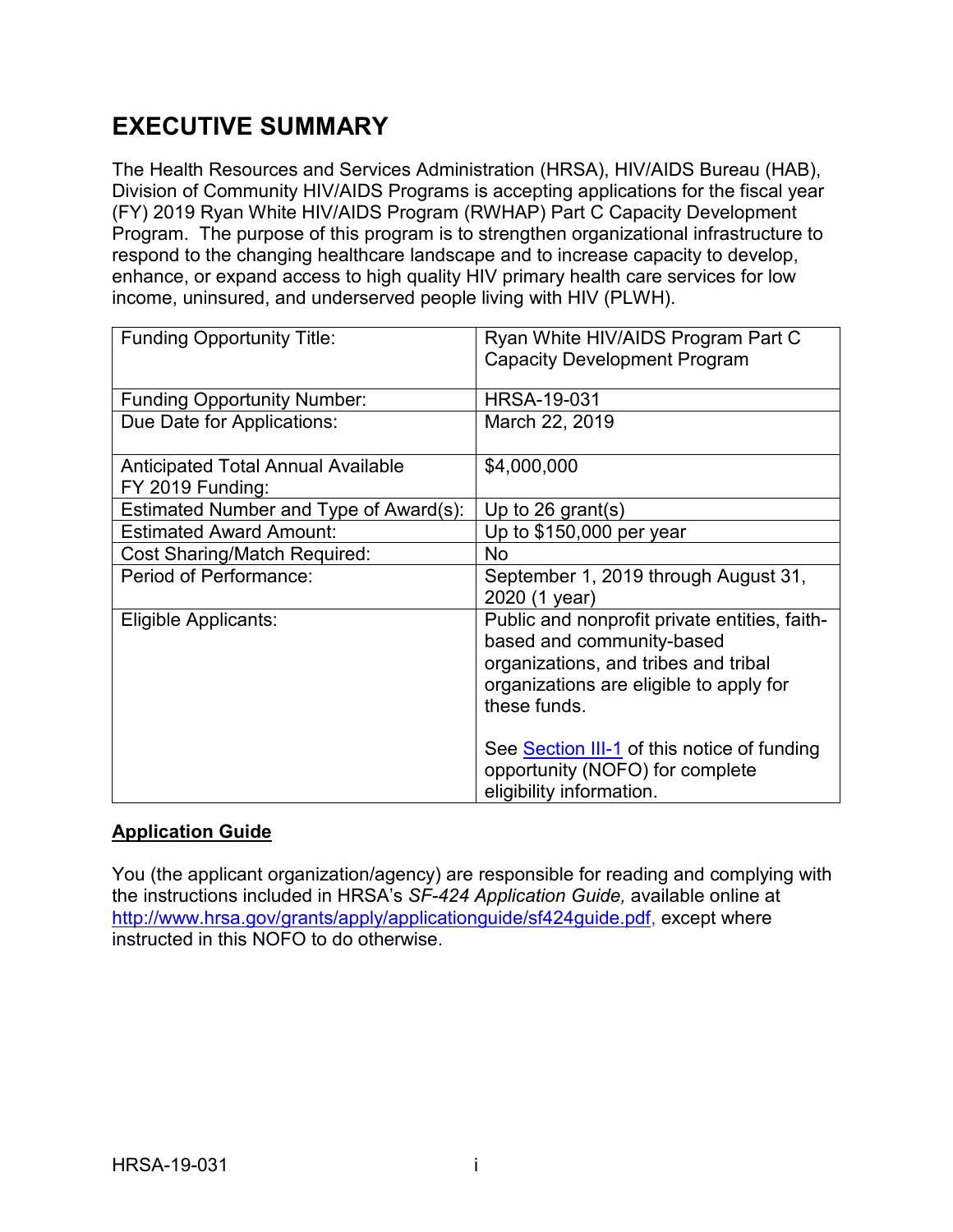#### **Technical Assistance**

HRSA strongly encourages you to participate in a technical assistance (TA) webinar for this funding opportunity to ensure the successful submission of the application. The purpose of the webinar is to assist potential applicants in preparing applications that address the requirements of the NOFO.

HRSA has scheduled the following technical assistance:

Day and Date: Thursday, January 24, 2019 Time:  $2 - 4$  p.m. ET Call-In Number: 1-877-939-8825 Participant Code: 3054968 Weblink: [https://hrsa.connectsolutions.com/part\\_c\\_capacity-hrsa-19-031/](https://hrsa.connectsolutions.com/part_c_capacity-hrsa-19-031/)

The webinar will be recorded and should be available for viewing by February 7, 2019 at [https://targethiv.org/library/nofos.](https://targethiv.org/library/nofos)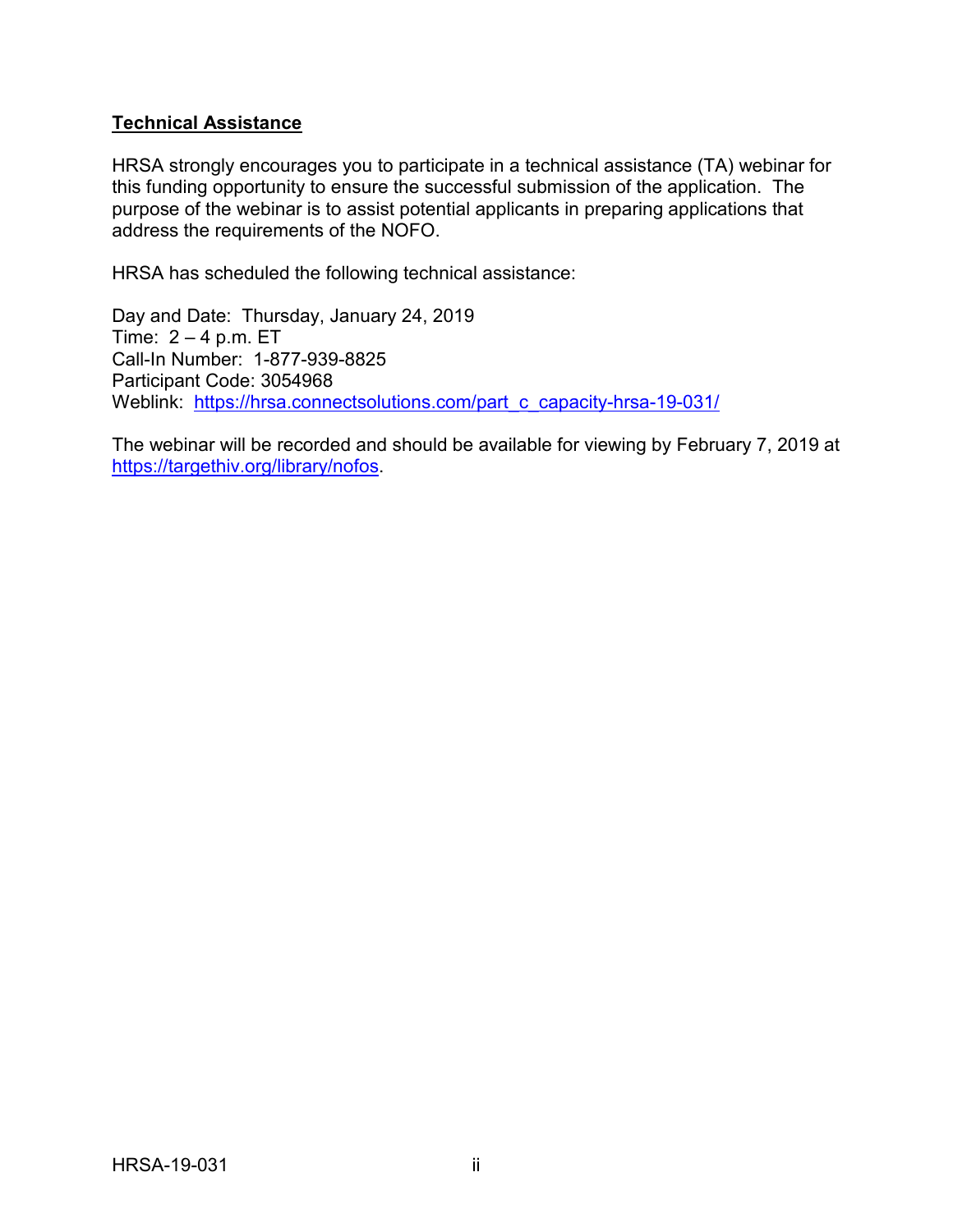# **Table of Contents**

| i.<br>İİ.<br>iii. |     |
|-------------------|-----|
| V.                |     |
|                   |     |
|                   |     |
|                   |     |
|                   |     |
|                   |     |
|                   | .26 |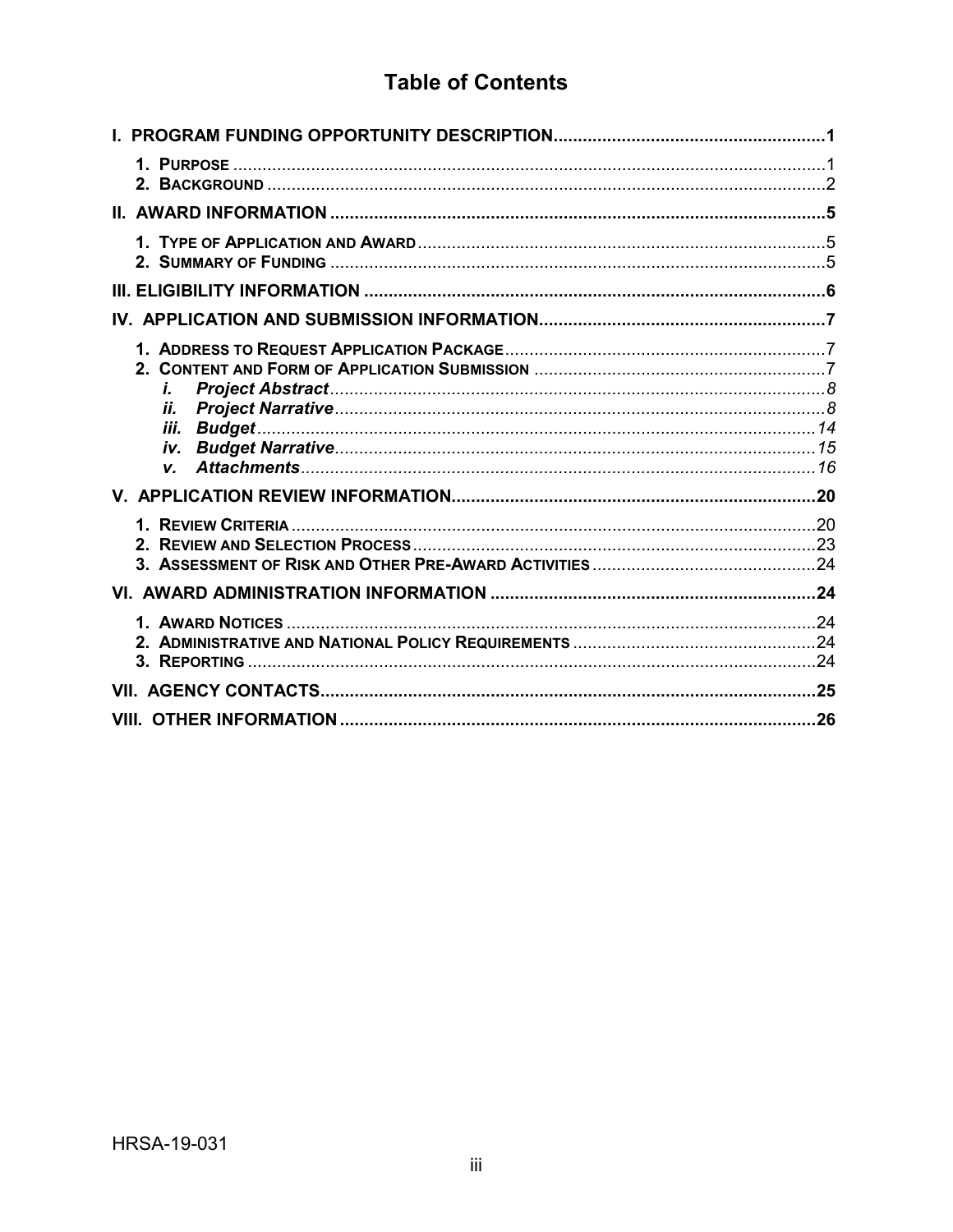# <span id="page-4-0"></span>**I. Program Funding Opportunity Description**

# <span id="page-4-1"></span>**1. Purpose**

This notice announces the opportunity to apply for funding under Ryan White HIV/AIDS Program (RWHAP) Part C Capacity Development Program. The purpose of this program is to strengthen organizational capacity to respond to the changing health care landscape and increase access to high quality HIV primary health care services for low income, uninsured, and underserved people living with HIV (PLWH).

Funding under this program is intended to support one, short-term activity that can be completed by the end of the one-year funding opportunity period of performance. You may propose an expansion of activities currently supported with RWHAP Part C Capacity Development [\(HRSA-18-051\)](https://www.hrsa.gov/grants/fundingopportunities/default.aspx?id=fdf7c4f2-55f4-4b83-87d3-e66e0d283180) or Part D Supplemental funding [\(HRSA-18-044\)](https://www.hrsa.gov/grants/fundingopportunities/default.aspx?id=3aba9e1d-e74d-4679-a638-54191574c1a1); however, the Health Resources and Services Administration (HRSA) will not fund the same activity in FY 2019 as HRSA funded in FY 2018 through [HRSA-18-044](https://www.hrsa.gov/grants/fundingopportunities/default.aspx?id=3aba9e1d-e74d-4679-a638-54191574c1a1) or [HRSA-](https://www.hrsa.gov/grants/fundingopportunities/default.aspx?id=fdf7c4f2-55f4-4b83-87d3-e66e0d283180)[18-051.](https://www.hrsa.gov/grants/fundingopportunities/default.aspx?id=fdf7c4f2-55f4-4b83-87d3-e66e0d283180) If the proposed project is an expansion of a previously funded activity, you will be required to provide a clear rationale for how the proposed activity builds upon and furthers the objectives of the previously funded activity. You may submit a proposal for only one of the following two categories: 1) HIV Care Innovation or 2) Infrastructure Development. **Select only one category and one type of activity from the selected category.** These activities align with priority areas for the Department of Health and Human Services (HHS) and HRSA, including investing in mental health, addressing the opioid epidemic, and promoting collaboration.

# 1) **HIV Care Innovation**

HIV care innovation activities support progress along the HIV care continuum to improve the health and life span of PLWH and prevent new infections. There are six (6) activities from which to choose. **If applying under this category, select only one (1) activity to implement.**

- HIV Case Finding
- Patient-based Treatment Adherence
- Motivational Interviewing
- Chronic Disease Self-Management
- Transitioning Youth into Adult HIV Care
- Integration of HIV Primary Care with Oral Health and/or Behavioral Health

#### 2) **Infrastructure Development**

Infrastructure development activities support organizational development and will increase the capacity of organizations to respond to changes in the health care environment. There are four (4) activities from which to choose. **If applying under this category, select only one (1) activity to implement.**

- Electronic Health Records (EHR)
- Management Information System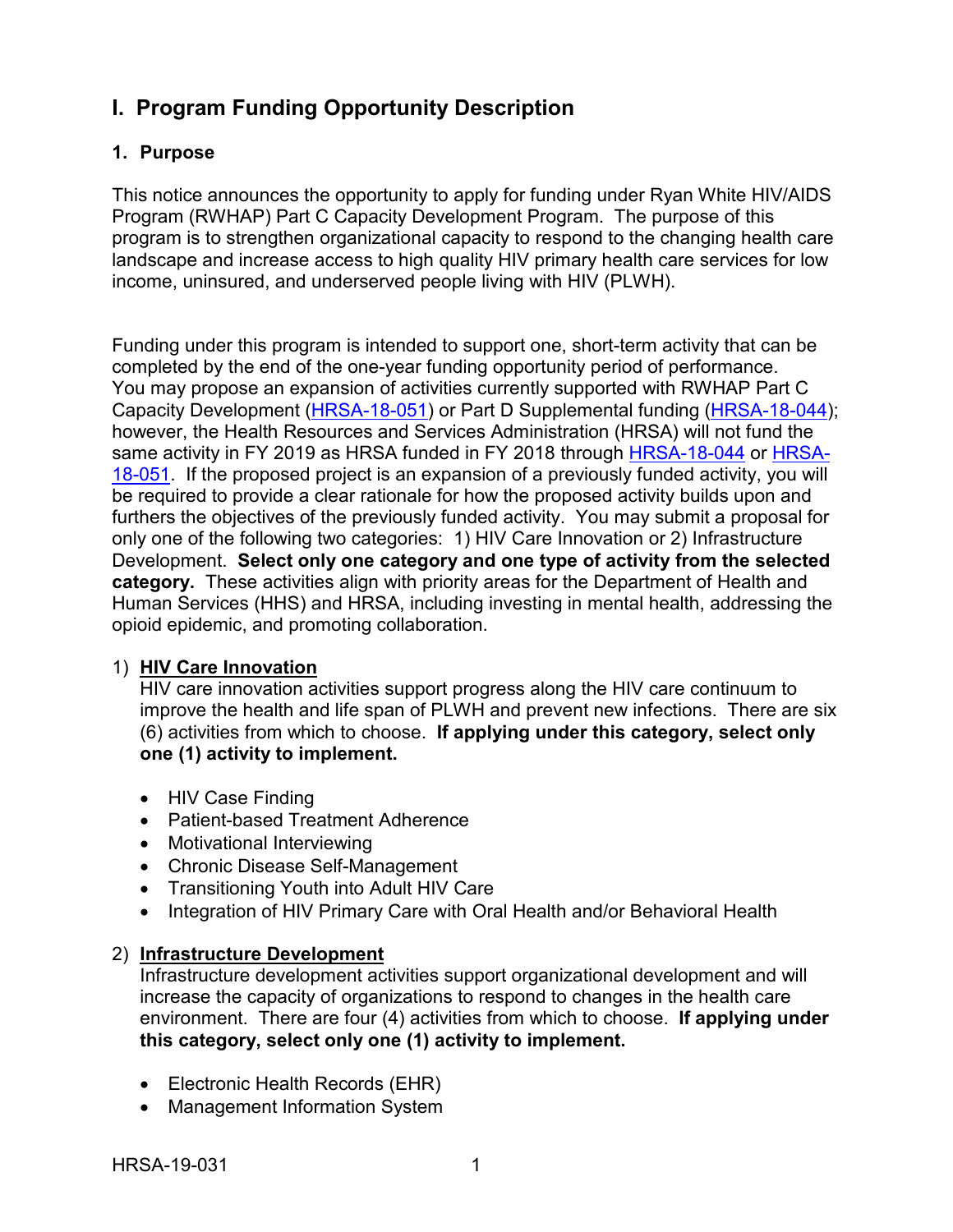- Dental Equipment for Expanding Dental Service Capacity
- Emergency Preparedness

Collectively, activities will allow applicants to better align with priority areas for the Department of Health and Human Services (HHS) and the Health Resources and Services Administration (HRSA), including investing in addressing the opioid crisis, improving mental health, and promoting collaboration. The selected activity should target populations disproportionately affected by the HIV epidemic and who have poor health outcomes. Furthermore, you must demonstrate that the proposed activity will strengthen organizational capacity to respond to the changing health care landscape and increase access to high quality HIV primary health care services for low income, uninsured, and underserved PLWH.

According to statute, HRSA shall give preference in making awards for this program to entities that provide primary care services in rural areas or to underserved populations. You can find more information about these preferences in Section V of this notice of funding opportunity (NOFO).

# <span id="page-5-0"></span>**2. Background**

This program is authorized by Section 2654(c)(1)(B) of title XXVI of the Public Health Service Act (42 USC § 300ff-54(c)(1)(B)), as amended by the Ryan White HIV/AIDS Treatment Extension Act of 2009 (P.L. 111-87). The Capacity Development Program was first authorized by Congress in 2000. For more information about RWHAP, please visit the HRSA website: [https://hab.hrsa.gov/.](https://hab.hrsa.gov/)

# **National HIV/AIDS Strategy: Updated to 2020**

The National HIV/AIDS Strategy for the United States: Updated to 2020 (NHAS 2020) is a five-year plan that details principles, priorities, and actions to guide the national response to the HIV epidemic. The RWHAP promotes robust advances and innovations in HIV health care using the National HIV/AIDS Strategy to end the epidemic as its framework. Therefore, to the extent possible, activities funded by RWHAP focus on addressing these four goals:

- (1) Reduce new HIV infections;
- (2) Increase access to care and improve health outcomes for PLWH;
- (3) Reduce HIV-related health disparities and health inequities; and
- (4) Achieve a more coordinated national response.

To achieve these shared goals, recipients should align their organization's efforts, within the parameters of the RWHAP statute and program guidance, to ensure that PLWH are linked to and retained in care, and have timely access to HIV treatment and the supports needed (e.g., mental health and substance use disorders services) to achieve HIV viral suppression.

# **HIV Care Continuum**

Diagnosing HIV infection, linking PLWH to HIV primary care, and PLWH achieving viral suppression are important public health steps toward ending the HIV epidemic in the U.S. The HIV care continuum has five main "steps" or stages that include: HIV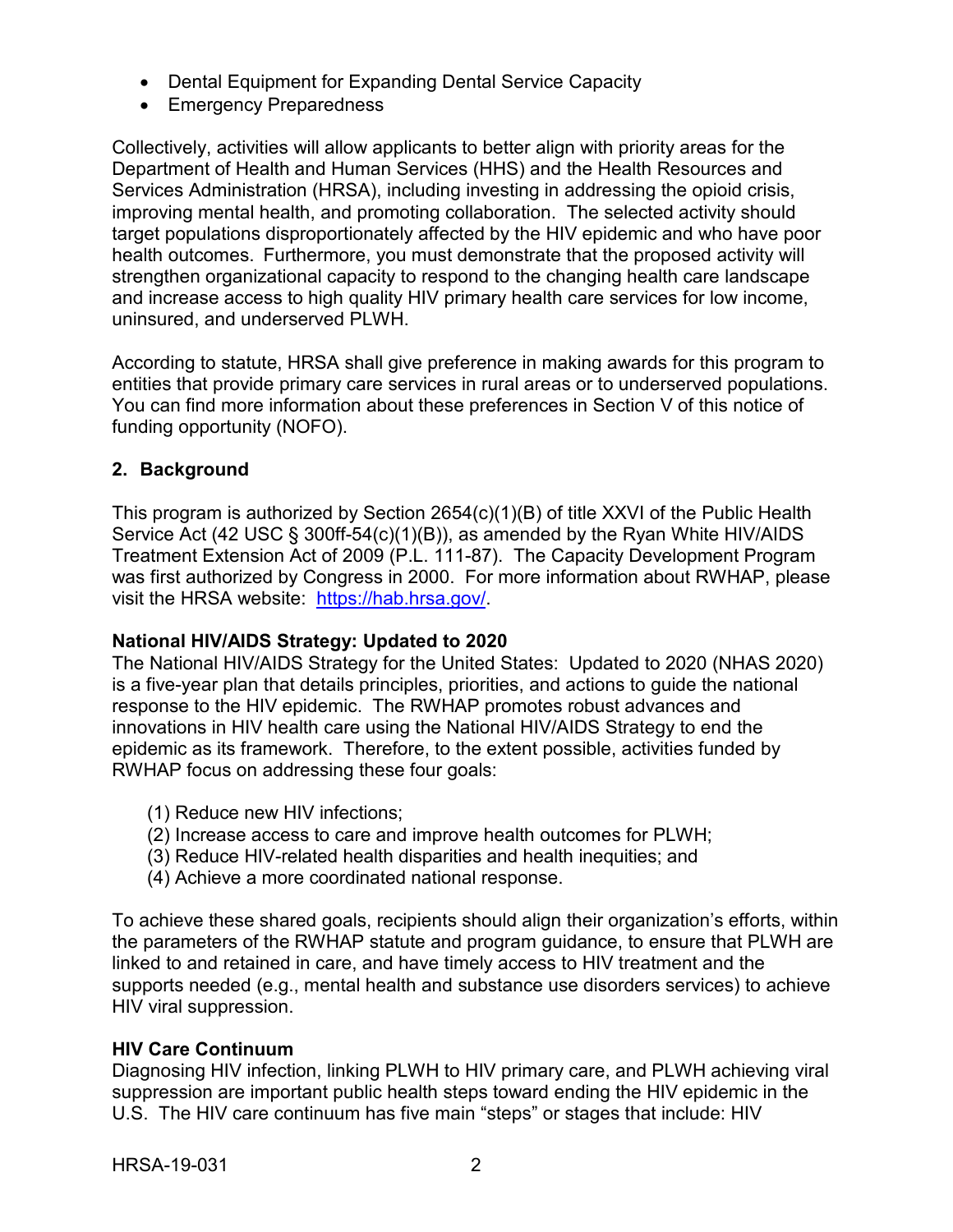diagnosis, linkage to care, retention in care, antiretroviral use, and viral suppression. The HIV care continuum provides a framework that depicts the series of stages a person with HIV engages in from initial diagnosis through their successful treatment with HIV medication. It shows the proportion of individuals living with HIV or individuals diagnosed with HIV engaged at each stage. The HIV care continuum allows recipients and planning groups to measure progress and to direct HIV resources most effectively.

According to recent data from the [2016 Ryan White Services Report \(RSR\),](https://hab.hrsa.gov/sites/default/files/hab/data/datareports/RWHAP-annual-client-level-data-report-2016.pdf) the RWHAP has made tremendous progress toward ending the HIV epidemic in the U.S. From 2010 to 2016, HIV viral suppression among RWHAP patients who have had one or more medical visits during the calendar year and at least one viral load with a result of <200 copies/mL reported, has increased from 69.5 percent to 84.9 percent, and racial/ethnic, age-based, and regional disparities have decreased.<sup>1</sup> These improved outcomes mean more PLWH in the U.S. will live near normal lifespans and have a reduced risk of transmitting HIV to others.<sup>2</sup> In a September 27, 2017, Dear Colleague [letter,](https://docs.wixstatic.com/ugd/de0404_fab89a3aaeeb406bbd7898d0e90d5dac.pdf) the Centers for Disease Control and Prevention (CDC) notes that scientific advances have shown that antiretroviral therapy (ART) preserves the health of PLWH. There is also strong evidence of the prevention effectiveness of ART. When ART results in viral suppression, it prevents sexual HIV transmission. This means that people who take ART daily as prescribed and who achieve and maintain an undetectable viral load have effectively no risk of sexually transmitting the virus to an HIV-negative partner. Such findings underscore the importance of supporting effective interventions for linking PLWH into care, retaining them in care, and helping them adhere to their ART.

RWHAP recipients are encouraged to assess the outcomes of their programs along this continuum of care. Recipients should work with their community and public health partners to improve outcomes across the HIV care continuum. HRSA encourages recipients to use the [performance measures](http://hab.hrsa.gov/deliverhivaidscare/habperformmeasures.html) developed for the RWHAP at their local level to assess the efficacy of their programs and to analyze and improve the gaps along the HIV care continuum.

#### **Integrated Data Sharing and Use**

HRSA and CDC's Division of HIV/AIDS Prevention support integrated data sharing, analysis, and utilization for the purposes of program planning, needs assessments, unmet need estimates, reporting, quality improvement, the development of your HIV care continuum, and public health action. HRSA strongly encourages RWHAP Part C recipients to:

• Follow the principles and standards in the Data Security and Confidentiality [Guidelines for HIV, Viral](http://www.cdc.gov/nchhstp/programintegration/docs/pcsidatasecurityguidelines.pdf) [Hepatitis, Sexually Transmitted Disease, and](http://www.cdc.gov/nchhstp/programintegration/docs/pcsidatasecurityguidelines.pdf) 

<span id="page-6-0"></span> $\overline{a}$ <sup>1</sup> Health Resources and Services Administration. Ryan White HIV/AIDS Program Annual Client-Level Data Report 2016. [http://hab.hrsa.gov/data/data-reports.](http://hab.hrsa.gov/data/data-reports) Published December 2017. Accessed December 1, 2017.

<span id="page-6-1"></span><sup>2</sup> National Institute of Allergy and Infectious Disease (NIAID). Preventing Sexual Transmission of HIV with Anti-HIV Drugs. In: ClinicalTrials.gov [Internet]. Bethesda (MD): National Library of Medicine (US). 2000- [cited 2016 Mar 29]. Available from: <https://clinicaltrials.gov/> NCT00074581 NLM Identifier: NCT00074581.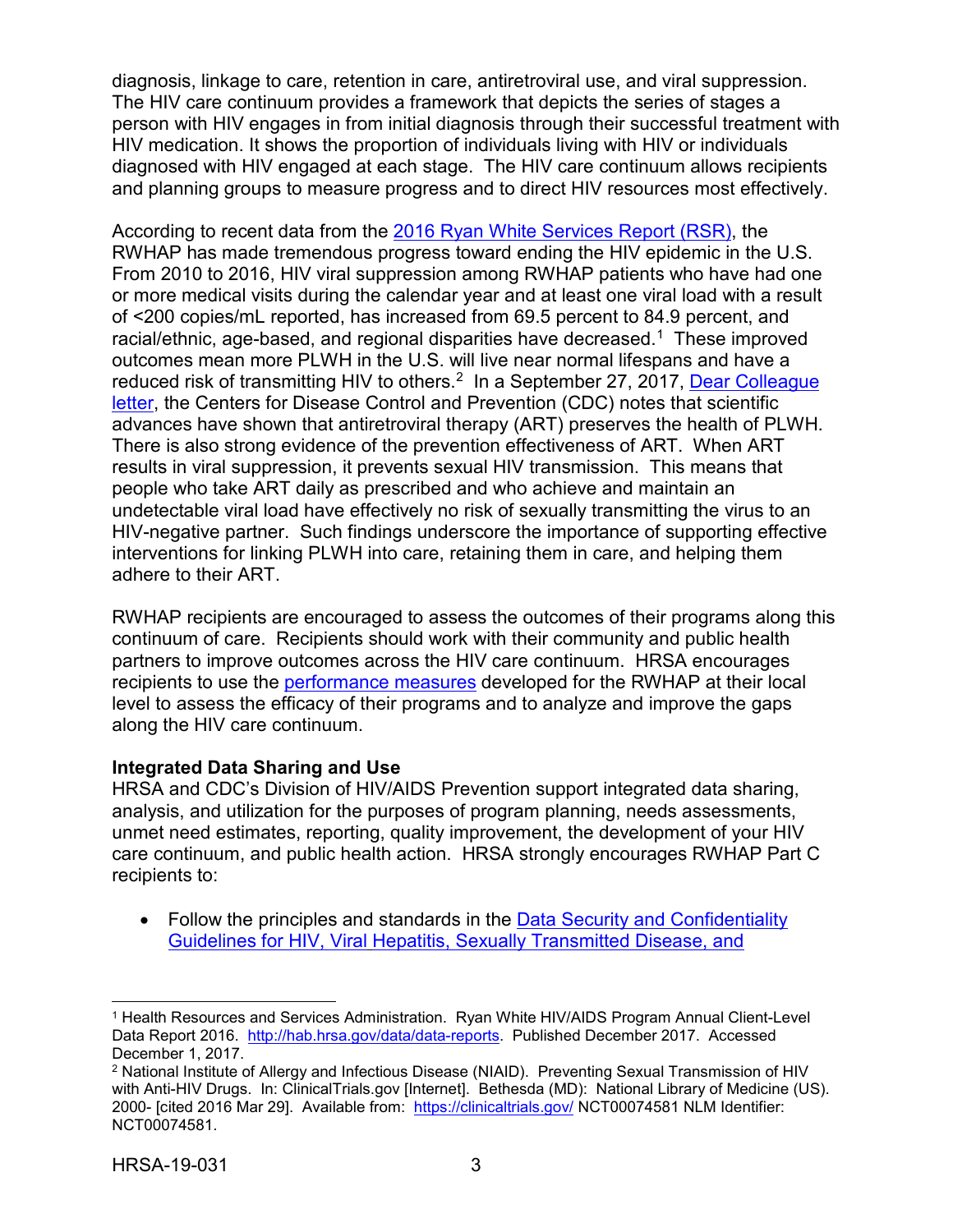[Tuberculosis Programs: Standards to Facilitate](http://www.cdc.gov/nchhstp/programintegration/docs/pcsidatasecurityguidelines.pdf) [Sharing and Use of Surveillance](http://www.cdc.gov/nchhstp/programintegration/docs/pcsidatasecurityguidelines.pdf)  [Data for Public Health Action.](http://www.cdc.gov/nchhstp/programintegration/docs/pcsidatasecurityguidelines.pdf)

• Establish data sharing agreements between surveillance and HIV programs to ensure clarity about the process and purpose of the data sharing and utilization. Integrated HIV data sharing, analysis, and utilization approaches by state and territorial health departments can help further progress toward reaching the national goals to end the HIV epidemic and improve outcomes on the HIV care continuum.

To benefit fully from integrated data sharing, analysis, and utilization, HRSA strongly encourages complete CD4/viral load (VL) reporting to the state and territorial health departments' surveillance systems. CD4 and VL data can identify cases, classify stage of disease at diagnosis, and monitor disease progression. These data can also evaluate HIV testing and prevention efforts, determine entry into care and retention in care, measure viral suppression, and assess unmet health care needs. Analyses at the national level to monitor progress against HIV can only occur if all HIV-related CD4 and VL test results are reported by all jurisdictions. CDC recommends the reporting of all HIV-related CD4 results (counts and percentages) and all VL results (undetectable and specific values). Where laws, regulations, or policies are not aligned with these recommendations, states/territories might consider strategies to best implement these recommendations within current parameters or consider steps to resolve conflicts with these recommendations. In addition, consider reporting HIV-1 nucleotide sequences from genotypic resistance testing to monitor prevalence of antiretroviral drug resistance and HIV genetic diversity subtypes and transmission patterns.

#### **Special Projects of National Significance (SPNS) Program**

Through its SPNS Program, HRSA's RWHAP funds demonstration project initiatives focused on the development of effective interventions to quickly respond to emerging needs of PLWH receiving assistance under the RWHAP. Through these demonstration projects, SPNS evaluates the design, implementation, utilization, cost, and health related outcomes of innovative treatment models, while promoting dissemination, replication and uptake of successful interventions. SPNS findings have demonstrated promising new approaches to linking and retaining into care underserved and marginalized PLWH. All RWHAP recipients are encouraged to review and integrate a variety of SPNS evidence-informed tools within their HIV system of care in accordance with the allowable service categories defined in PCN 16-02 Ryan White HIV/AIDS [Program Services: Eligible Individuals and Allowable Uses of Funds](https://hab.hrsa.gov/sites/default/files/hab/program-grants-management/ServiceCategoryPCN_16-02Final.pdf) as resources permit. SPNS-related tools can be found at the following locations:

• **Integrating HIV Innovative Practices (IHIP)** [\(https://careacttarget.org/ihip\)](https://careacttarget.org/ihip) Resources on the IHIP website include easy-to-use training manuals, curricula, case studies, pocket guides, monographs, and handbooks, as well as informational handouts and infographics about SPNS generally. IHIP also hosts technical assistance (TA) training webinars designed to provide a more interactive experience with experts, and a TA help desk exists for you to submit additional questions and share your own lessons learned.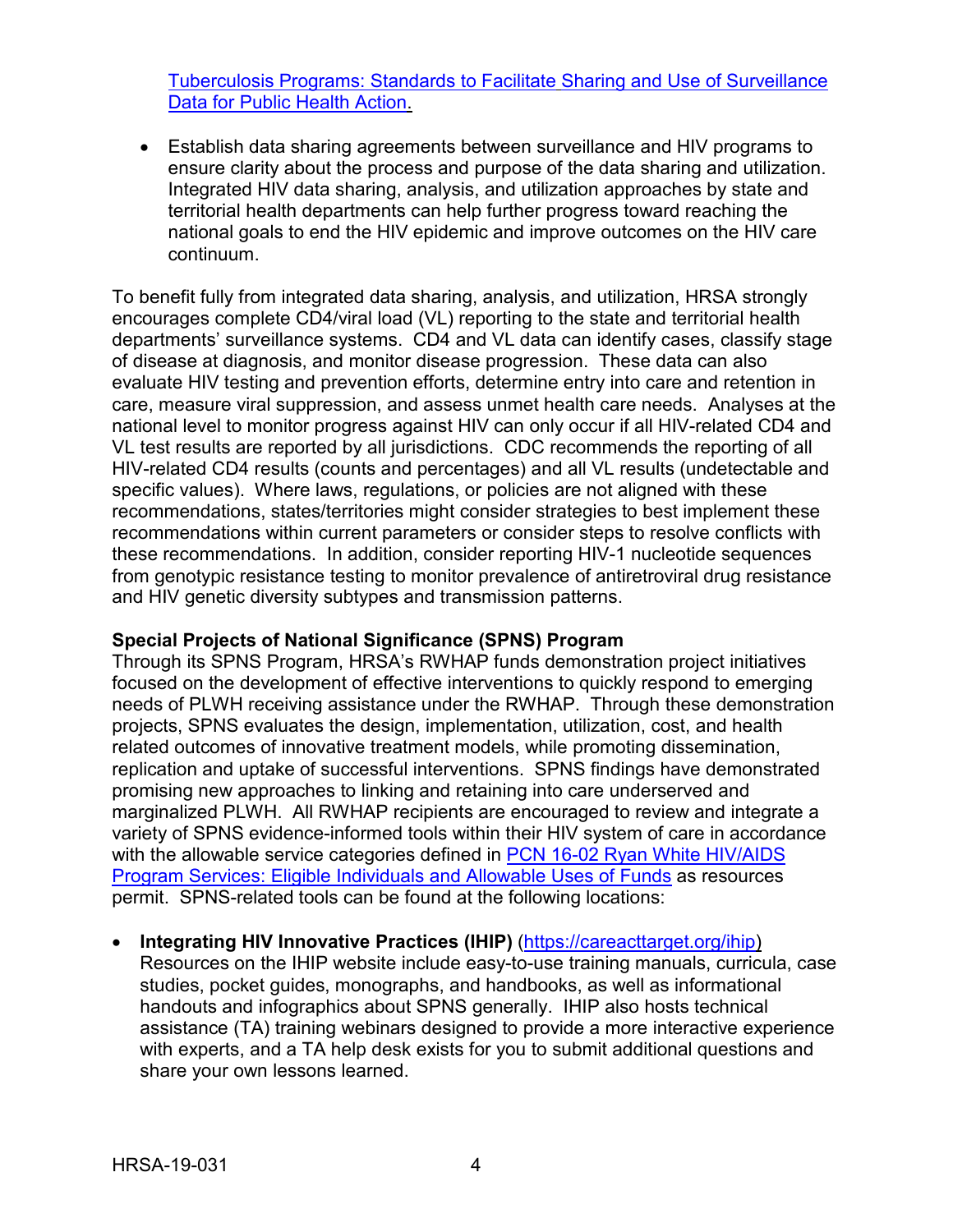• **Replication Resources from the SPNS Systems Linkages and Access to Care [\(https://careacttarget.org/library/replication-resources-spns-systems-linkages](https://careacttarget.org/library/replication-resources-spns-systems-linkages-and-access-care)[and-access-care\)](https://careacttarget.org/library/replication-resources-spns-systems-linkages-and-access-care)** 

There are intervention manuals for patient navigation, care coordination, state bridge counselors, data to care, and other interventions developed for use at the state and regional levels to address specific HIV care continuum outcomes among hard-toreach PLWH.

#### • **Dissemination of Evidence Informed Interventions [\(https://nextlevel.careacttarget.org/\)](https://nextlevel.careacttarget.org/)**

The Dissemination of Evidence-Informed Interventions initiative runs from 2015- 2020 and disseminates four adapted linkage and retention interventions from prior SPNS and the Secretary's Minority AIDS Initiative Fund (SMAIF) initiatives to improve health outcomes along the HIV care continuum. The end goal of the initiative is to produce four evidence-informed care and treatment interventions (CATIs) that are replicable, cost-effective, capable of producing optimal HIV care continuum outcomes, and easily adaptable to the changing health care environment. Manuals are currently available at the link provided and will be updated on an ongoing basis.

#### **Clinical Quality Management**

Section 2671(f)(2) of the Public Health Service Act requires RWHAP Part C recipients to establish Clinical Quality Management (CQM) programs to: (1) assess the extent to which HIV health services provided to patients under the grant are consistent with the most recent HHS Guidelines for the treatment of HIV/AIDS and related opportunistic infections, and (2) develop strategies for ensuring that such services are consistent with the HHS guidelines for improvement in the access to and quality of HIV health services. Please see [Policy Clarification Notice 15-02](https://hab.hrsa.gov/program-grants-management/policy-notices-and-program-letters) *Clinical Quality Management* and related [Frequently Asked Questions for PCN 15-02](https://hab.hrsa.gov/program-grants-management/policy-notices-and-program-letters) for information on CQM program requirements.

# <span id="page-8-0"></span>**II. Award Information**

# <span id="page-8-1"></span>**1. Type of Application and Award**

Type of applications sought: New

HRSA will provide funding in the form of a grant.

# <span id="page-8-2"></span>**2. Summary of Funding**

HRSA expects approximately \$4,000,000 to be available to fund up to 26 recipients. You may apply for a ceiling amount of up to \$150,000 total cost (includes both direct and indirect, facilities and administrative costs).

The project period is **September 1, 2019 through August 31, 2020 (1 year).**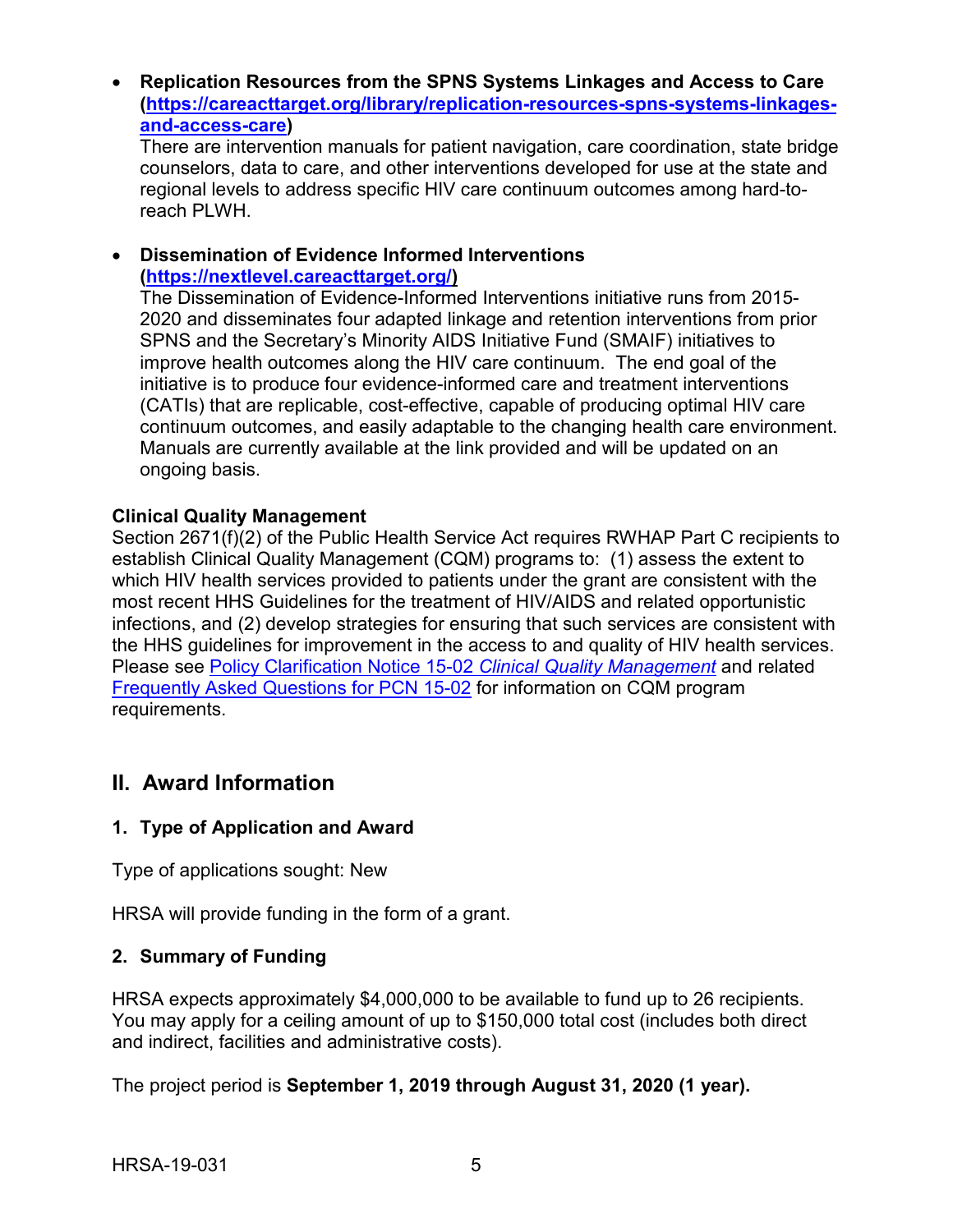HRSA will only fund one activity per recipient under one category (HIV Care Innovation or Infrastructure Development). HRSA will not fund the same activity in FY 2019 that was funded in FY 2018; however, an expansion of activities currently supported with RWHAP Part C Capacity Development or Part D Supplemental funding will be considered with a clear rationale for how the proposed activity builds upon and furthers the objectives of the previously funded activity.

If you apply for funding under this NOFO and you also apply and are awarded supplemental funding under [HRSA-19-026](https://www.hrsa.gov/grants/fundingopportunities/default.aspx?id=3285c03f-e743-4a5a-9f6e-7fe0161d951a) (RWHAP Part D Supplemental Funding) you must be able to demonstrate the ability to administer multiple federal awards (if successful) and to ensure adequate quality controls, staffing, and impartiality when prioritizing the needs of the programs. HRSA does not allow duplication of funded activities.

All HRSA awards are subject to the Uniform Administrative Requirements, Cost Principles and Audit Requirements for HHS Awards at [45 CFR part 75.](http://www.ecfr.gov/cgi-bin/retrieveECFR?gp=1&SID=4d52364ec83fab994c665943dadf9cf7&ty=HTML&h=L&r=PART&n=pt45.1.75)

# <span id="page-9-0"></span>**III. Eligibility Information**

# **1. Eligible Applicants**

Public and nonprofit private entities, faith-based and community-based organizations, and Tribes and tribal organizations are eligible to apply. Foreign entities are not eligible for this award.

# **2. Cost Sharing/Matching**

Cost sharing/matching is not required for this program.

# **3. Other**

HRSA will consider any application that exceeds the ceiling amount of \$150,000 nonresponsive and will not consider it for funding under this notice.

HRSA will consider any application that fails to satisfy the deadline requirements referenced in *Section IV.4* non-responsive and will not consider it for funding under this notice.

If an application fails to address the programmatic goals and requirements outlined in this NOFO, HRSA will not consider it for review or funding under this opportunity.

**Maintenance of Effort** *–* Applicants applying for HIV Care Innovation activities must agree to maintain non-federal expenditures for early intervention services (EIS) (i.e., counseling of individuals with respect to HIV, high risk targeted HIV testing, referral and linkage to care, other clinical and diagnostic services related to HIV diagnosis, and the provision of therapeutic measures for preventing and treating the deterioration of the immune system and for preventing and treating conditions arising from HIV) at a level equal to or greater than your total non-federal expenditures for EIS during the most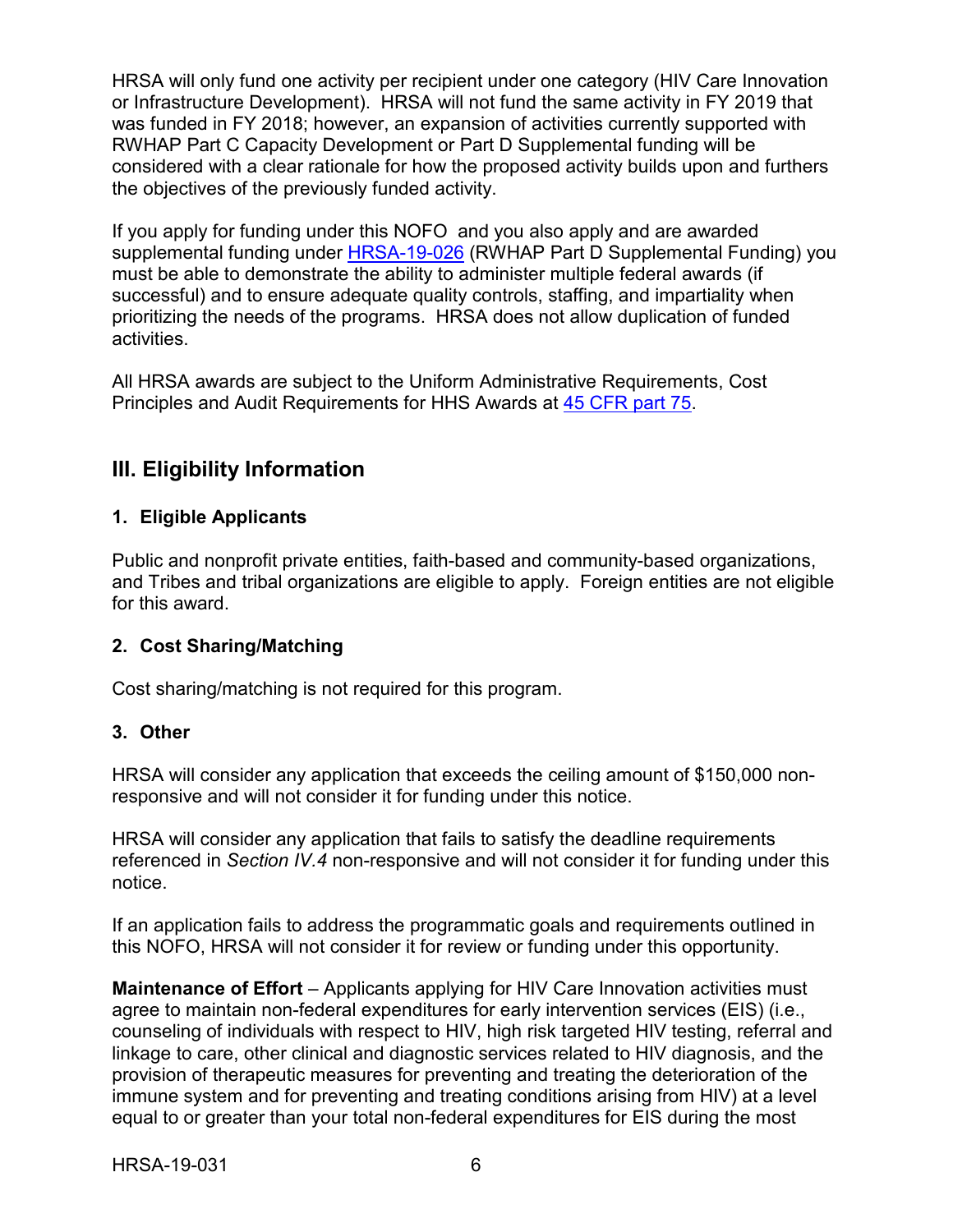recently completed fiscal year prior to the competitive application deadline (as authorized by section 2664(d) of the PHS Act). Submit information to ensure compliance with the maintenance of effort requirements as **Attachment 6.** 

NOTE: Multiple applications from an organization are not allowable.

If for any reason (including submitting to the wrong funding opportunity number or making corrections/updates) an application is submitted more than once prior to the application due date, HRSA will only accept your **last** validated electronic submission, under the correct funding opportunity number, prior to the Grants.gov application due date as the final and only acceptable application.

# <span id="page-10-0"></span>**IV. Application and Submission Information**

# <span id="page-10-1"></span>**1. Address to Request Application Package**

HRSA *requires* you to apply electronically through Grants.gov. You must use the SF-424 application package associated with this NOFO following the directions provided at [http://www.grants.gov/applicants/apply-for-grants.html.](http://www.grants.gov/applicants/apply-for-grants.html)

If you're reading this notice of funding opportunity (NOFO) (also known as "Instructions" on Grants.gov) and reviewing or preparing the workspace application package, you will automatically be notified in the event HRSA changes and/or republishes the NOFO on Grants.gov before its closing date. Responding to an earlier version of a modified notice may result in a less competitive or ineligible application. *Please note you are ultimately responsible for reviewing the [For Applicants](https://www.grants.gov/web/grants/applicants.html) page for all information relevant to desired opportunities.*

# <span id="page-10-2"></span>**2. Content and Form of Application Submission**

Section 4 of HRSA's *SF-424 [Application Guide](http://www.hrsa.gov/grants/apply/applicationguide/sf424guide.pdf)* provides instructions for the budget, budget narrative, staffing plan and personnel requirements, assurances, certifications, and abstract. You must submit the information outlined in the Application Guide in addition to the program-specific information below. You are responsible for reading and complying with the instructions included in HRSA's *SF-424 [Application Guide](http://www.hrsa.gov/grants/apply/applicationguide/sf424guide.pdf)* except where instructed in the NOFO to do otherwise. You must submit the application in the English language and in the terms of U.S. dollars (45 CFR § 75.111(a)).

See Section 8.5 of the *Application Guide* for the Application Completeness Checklist.

# **Application Page Limit**

The total size of all uploaded files may not exceed the equivalent of **30 pages** when printed by HRSA. The page limit includes the abstract, project and budget narratives, attachments, and letters of commitment and support required in the *Application Guide* and this NOFO. Standard OMB-approved forms that are included in the workspace application package do not count in the page limit. Indirect Cost Rate Agreement and proof of non-profit status (if applicable) do not count in the page limit. **We strongly**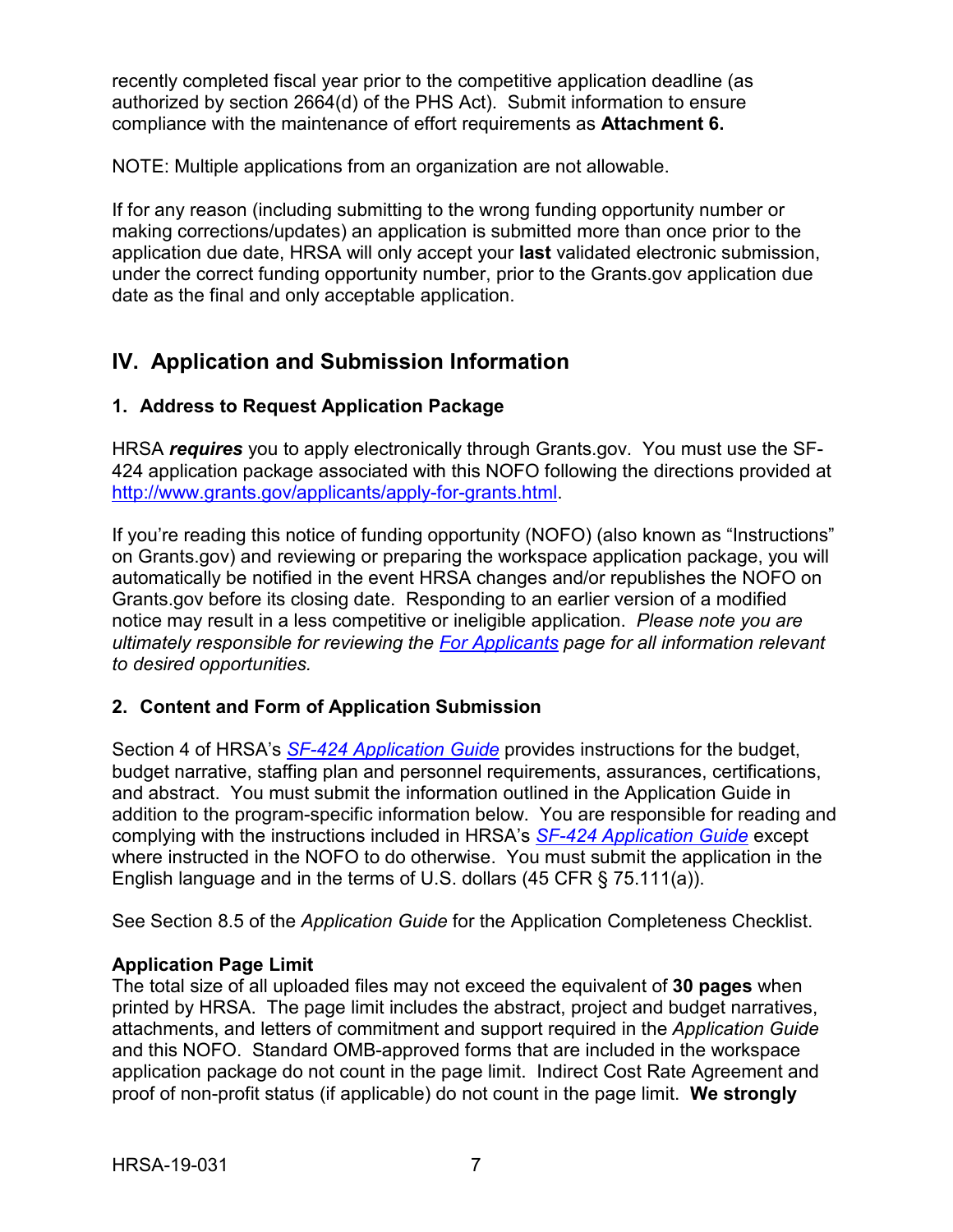**urge you to take appropriate measures to ensure your application does not exceed the specified page limit.**

**Applications must be complete, within the specified page limit, and validated by Grants.gov under the correct funding opportunity number prior to the deadline to be considered under this notice.**

#### **Debarment, Suspension, Ineligibility, and Voluntary Exclusion Certification**

- 1) The prospective recipient certifies, by submission of this proposal, that neither it nor its principals is presently debarred, suspended, proposed for debarment, declared ineligible, or voluntarily excluded from participation in this transaction by any federal department or agency.
- 2) Failure to make required disclosures can result in any of the remedies described in 45 CFR § 75.371, including suspension or debarment. (See also 2 CFR parts 180 and 376, and 31 U.S.C. 3321).
- 3) Where the prospective recipient is unable to attest to the statements in this certification, an explanation shall be included in **Attachments 9-15: Other Relevant Documents.**

See Section 4.1 viii of HRSA's *SF-424 [Application Guide](http://www.hrsa.gov/grants/apply/applicationguide/sf424guide.pdf)* for additional information on all certifications.

# **Program-Specific Instructions**

See Section 4.1.ix of HRSA's *SF-424 [Application Guide.](http://www.hrsa.gov/grants/apply/applicationguide/sf424guide.pdf)*

In addition to application requirements and instructions in Section 4 of HRSA's *[SF-424](http://www.hrsa.gov/grants/apply/applicationguide/sf424guide.pdf) [Application Guide](http://www.hrsa.gov/grants/apply/applicationguide/sf424guide.pdf)* (including the budget, budget narrative, staffing plan and personnel requirements, assurances, certifications, and abstract), include the following:

# <span id="page-11-0"></span>*i. Project Abstract*

See Section 4.1.ix of HRSA's *SF-424 [Application Guide.](http://www.hrsa.gov/grants/apply/applicationguide/sf424guide.pdf)*

In addition to the requirements listed in the SF-424 Application Guide, please indicate the project title as "FY 2019 RWHAP Part C Capacity Development Program" and include the following information:

- Identification of the selected category (HIV Care Innovation or Infrastructure Development) and activity.
- A summary of the proposed activity and its intended impact (i.e., how the activity will increase the ability of the organization to respond to the changing health care landscape and/or develop, enhance, or expand access to quality of HIV primary care services for low income, uninsured, and underserved PLWH).
- The funding amount requested for the one-year period of performance.
- Identification of the statutory preference requested, if applicable.

The project abstract must be single-spaced and limited to one page in length.

#### <span id="page-11-1"></span>*ii. Project Narrative*

This section provides a comprehensive framework and description of all aspects of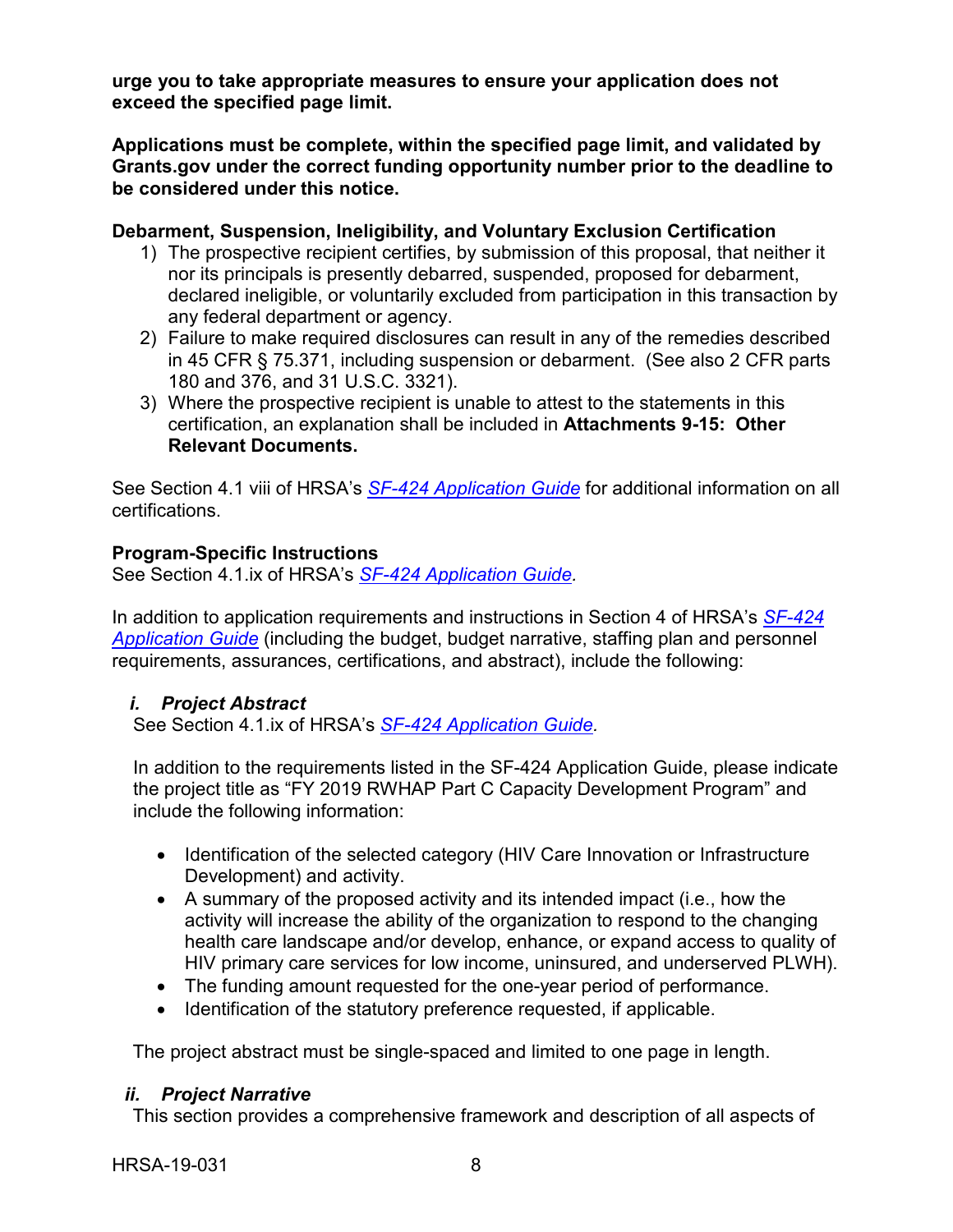the proposed project. It should be succinct, self-explanatory, consistent with forms and attachments, and well organized so that reviewers can understand the proposed project.

A description of the activities that you may select for this funding is stated below. You may submit a proposal for only one of the following two categories. You may select only one (1) activity under the selected category.

#### **1) HIV Care Innovation**

#### • **HIV Case Finding**

Train designated staff to implement specific HIV outreach and collaborative case finding, and develop policies and procedures to link PLWH into care after testing to address one or more stages of the HIV care continuum. Train designated staff in HIV case finding techniques through local health departments and/or through CDC-funded training centers [\(http://www.nnptc.org/\)](http://www.nnptc.org/). Develop policies and procedures to apply these skills in the clinical setting to link PLWH into care after HIV testing to address one or more stages of the HIV care continuum. This activity would focus on increasing outreach and engagement with unconventional community partners to identify PLWH who are currently not in care. Examples of potential partnerships would include coordinating with local emergency rooms for the identification and linkage of newly identified HIV clients to care or coordinating services with Area Agencies on Aging in areas where the epidemiologic data supports increased identification of newly diagnosed infections in populations over 50. Applicants can define community partners as long as data demonstrate or support the need.

#### • **Patient-based Treatment Adherence**

Implement an innovative patient-based treatment adherence program supported by policies and procedures to provide long-term adherence support for chronically non-adherent patients, in particular patients with co-occurring mental health, substance use disorder, and opioid use disorder issues, to address one or more stages of the HIV care continuum. For resources addressing this topic, access the Knowledge Network [\(https://knowledge.samhsa.gov/\)](https://knowledge.samhsa.gov/) located on the Substance Abuse and Mental Health Services Administration (SAMHSA) website.

#### • **Motivational Interviewing**

This activity will focus on training staff to conduct motivational interviewing for PLWH who are also dealing with co-occurring mental health, substance use, and opioid use disorder issues. Applicants must train direct care staff on how to assess clients for mental health and substance use disorders and for treatment readiness. Staff may receive training through the local AIDS Education and Training Centers (AETCs) or other resources. Policies and procedures in the clinical setting must address one or more stages of the HIV care continuum. For resources addressing this topic, access the HRSA Behavioral Health website at <https://www.hrsa.gov/behavioral-health> located on the HRSA website.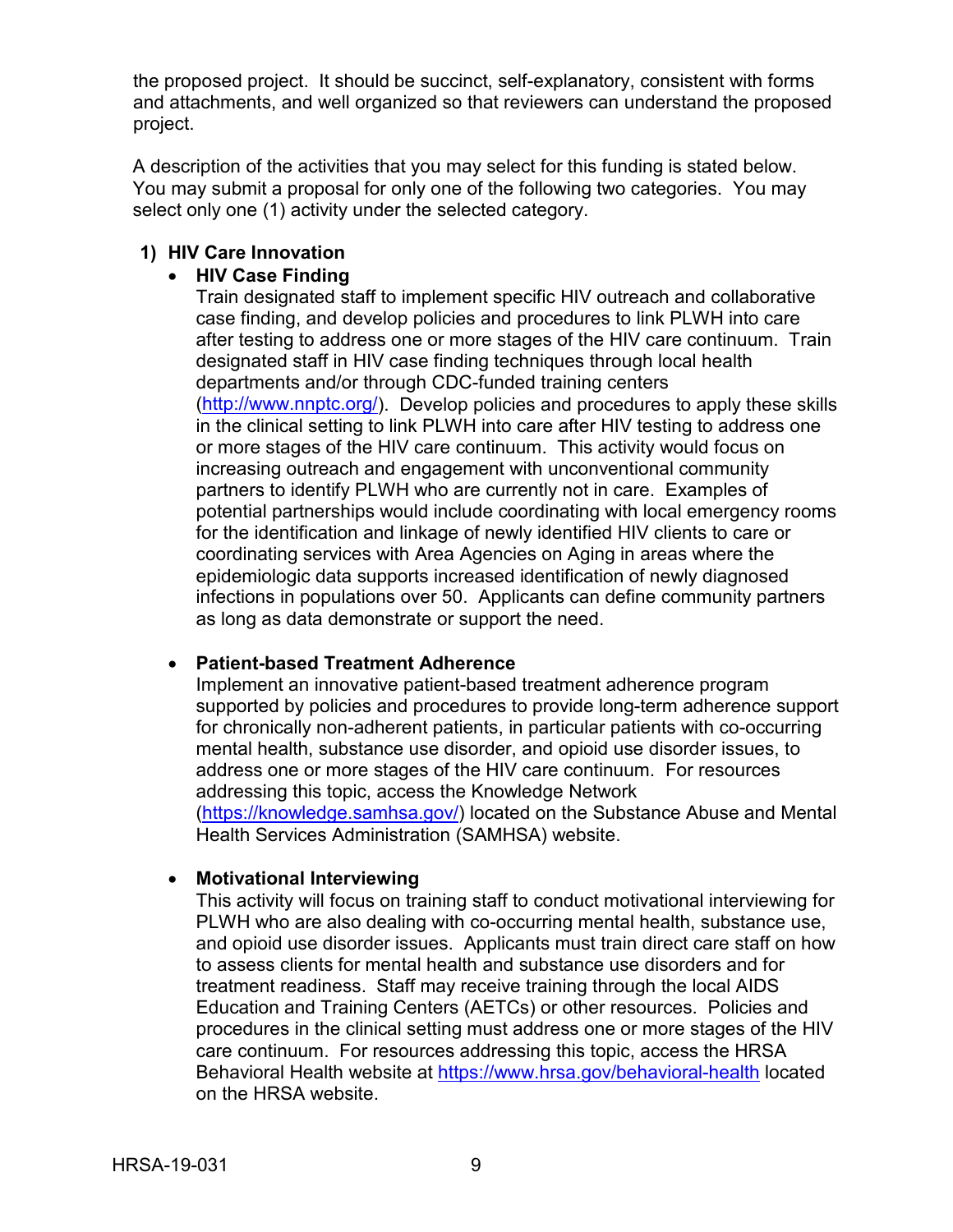#### • **Chronic Disease Self-Management**

Institute a clinic-wide chronic disease management program for HIV/AIDS based on the Stanford program or other resources for patient selfmanagement (e.g., [http://www.ahrq.gov/research/findings/final](http://www.ahrq.gov/research/findings/final-reports/ptmgmt/index.html)[reports/ptmgmt/index.html\)](http://www.ahrq.gov/research/findings/final-reports/ptmgmt/index.html) to engage patients in long-term disease control to address one or more stages of the HIV care continuum. Develop policies and procedures to apply the program. .

# • **Transitioning Youth into Adult HIV Care**

Implement transition planning activities that include, but are not limited to, written policies, procedures, and staff training to assist youth in transitioning from pediatric to adult HIV medical care. Transition planning is a RWHAP Part C program requirement; therefore, this activity should focus on innovative approaches that build organizational capacity to effectively implement and manage the transition for the youth population (ages 13 - 24) and minimize negative impacts. Recommended activities should focus on collaborations with pediatric/adolescent programs to develop a transition process; capacity building to support the transition into the adult HIV medical care setting; and a mechanism for post transition assessment. Implementation efforts should include measurements for successful transition. The activity must address one or more of the stages of the HIV care continuum.

#### • **Integration of HIV Primary Care with Oral Health and/or Behavioral Health**

Develop strategies, policies and procedures to improve care coordination and integration of HIV primary care with oral health care and/or behavioral health services (e.g., scheduling appointments, communication strategies). Develop policies and procedures to facilitate onsite provision of oral health care and/or behavioral health services. Organize primary care and oral health and/or behavioral health teams and train staff to understand workflow and processes. Develop policies and procedures for coordinating and tracking referrals for oral health care and/or behavioral health. The activity must address one or more of the stages of the HIV care continuum.

#### **2) Infrastructure Development**

# • **Electronic Health Records (EHR)**

Implement enhancements to or an expansion of existing EHRs to improve the quality, safety, and efficiency of patient health care (this does not include the purchase of an EHR). Describe the plan to enhance or expand the EHR and describe how this will expand the capacity of the organization to support increased quality of care for PLWH.

# • **Management Information System**

Identify, establish, and strengthen administrative, managerial, and management information system (MIS) structures to offer, enhance, or expand comprehensive HIV primary health care. This activity may include enhancements to interface with existing electronic health records specifically to improve data collection, reporting, and quality improvement activities. Describe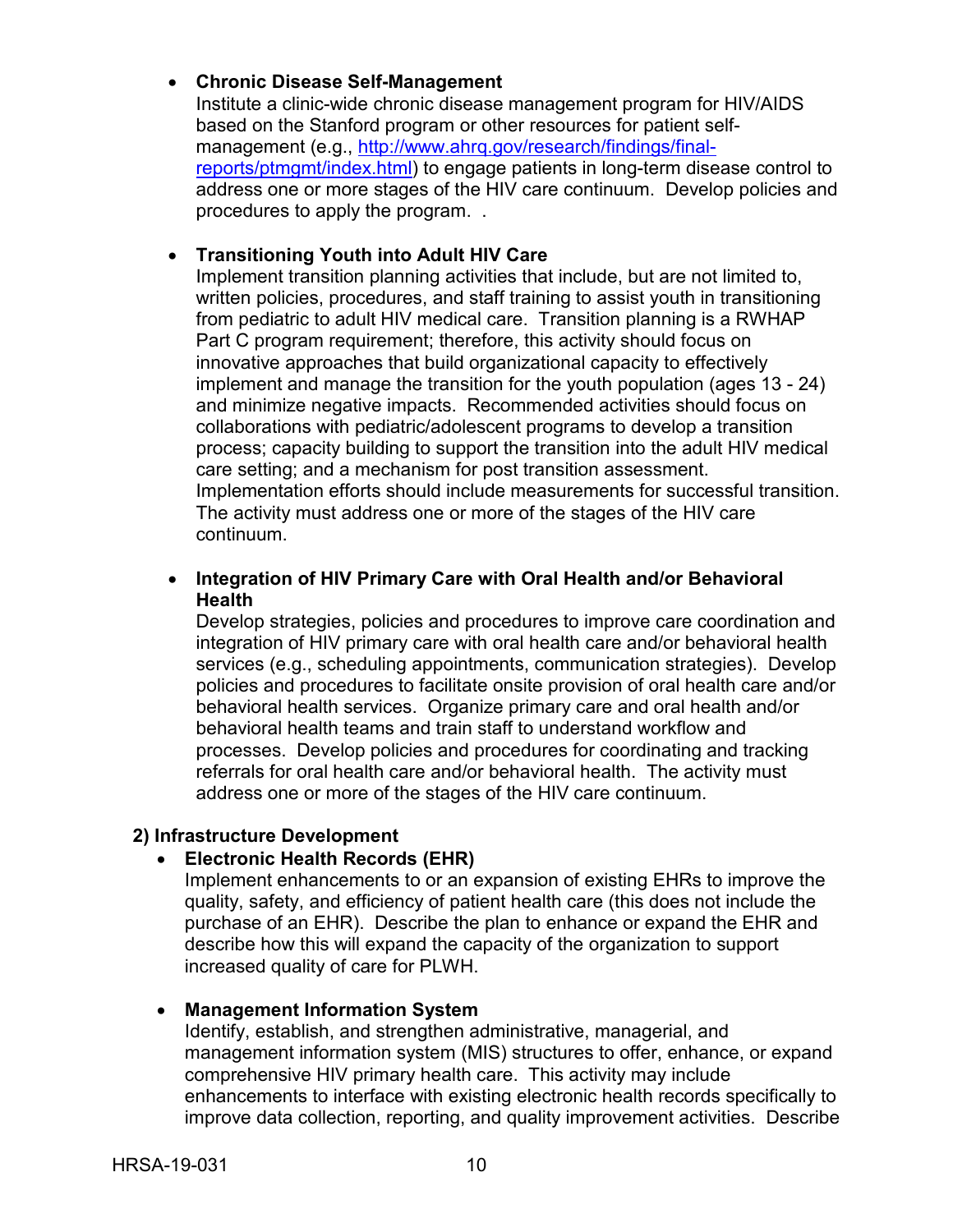how this activity will increase the capacity of the organization to respond to changes in the health care environment and support increased quality of care for PLWH.

• **Dental Equipment for Expanding Dental Service Capacity**  Purchase dental equipment for the purpose of developing, enhancing, or expanding oral health care services to PLWH (i.e., creating or expanding an HIV dental operatory or clinic).

# • **Emergency Preparedness**

The areas of focus for this activity are to address the development of organizational assessments of vulnerability, creation of an emergency preparedness plan, staff training and evaluation through drills and exercises, and identification of and collaboration with the local emergency management planners. The activity should result in the development of an implementation plan/toolkit and/or policies and procedures for effective preparation and response to natural disasters (e.g., hurricanes, tornados) and public health emergencies (e.g., disease outbreaks) resulting in minimal interruption to care and treatment for PLWH. For resources addressing this topic, access the HHS [Office of the Assistant Secretary for Preparedness and Response](https://www.phe.gov/about/aspr/Pages/default.aspx) (ASPR) website; ASPR's 2017-2022 Health Care Preparedness and Response Capabilities report

[\(https://www.phe.gov/Preparedness/planning/hpp/reports/Documents/2017-](https://www.phe.gov/Preparedness/planning/hpp/reports/Documents/2017-2022-healthcare-pr-capablities.pdf) [2022-healthcare-pr-capablities.pdf\)](https://www.phe.gov/Preparedness/planning/hpp/reports/Documents/2017-2022-healthcare-pr-capablities.pdf) and the ECRI Institute website [\(https://www.ecri.org/resource-center/Pages/Healthcare-disaster](https://www.ecri.org/resource-center/Pages/Healthcare-disaster-preparedness-recovery.aspx)[preparedness-recovery.aspx\)](https://www.ecri.org/resource-center/Pages/Healthcare-disaster-preparedness-recovery.aspx).

Successful applications will contain the information below. Please use the following section headers for the narrative:

 *INTRODUCTION -- Corresponds to Section V's Review Criteria #1 and #2 Response* 

Clearly indicate the activity proposed. Briefly describe the purpose of the proposed activity. Clearly indicate the category under which the proposed activity falls: 1) HIV Care Innovation or 2) Infrastructure Development. Discuss why your local community and/or organization is in need of capacity development funds and how the proposed activity will develop, enhance, or expand access to quality HIV primary care services for low income, uninsured, and underserved PLWH. If the proposed activity is an expansion of a previously funded activity, clearly describe how the proposed activity builds upon and furthers the objectives of the previously funded activity in maximizing impact.

 *NEEDS ASSESSMENT -- Corresponds to Section V's Review Criteria #1 Need* Outline the needs of the community and/or organization relative to the selected activity.

For **HIV Care Innovation activities**, clearly describe and document the target population(s) and their unmet health care needs. More specifically, describe how this targeted population(s) is disproportionately affected by the HIV epidemic and has poor health outcomes. Additionally, describe the service needs based on your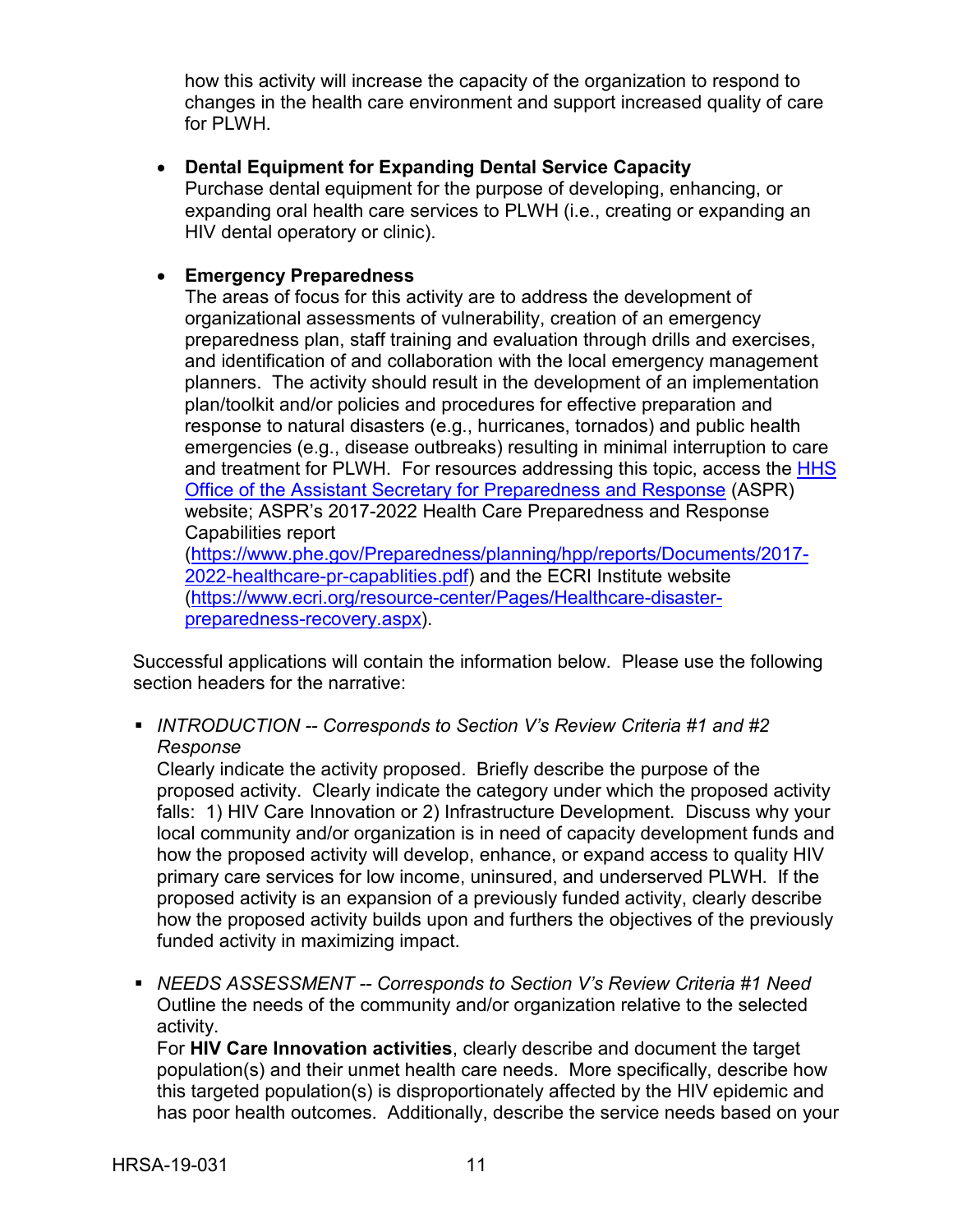evaluation of the gaps in the HIV care continuum for your target population(s) living with HIV your organization serves. Provide data on the five stages of the HIV care continuum for your target population(s) living with HIV using the most recent three calendar years of available data. You must clearly define the numerator and the denominator for each stage. Use the same numerators and denominators as outlined for the [HHS Common HIV Core Indicators.](https://www.hiv.gov/blog/secretary-sebelius-approves-indicators-for-monitoring-hhs-funded-hiv-services) Please present the data as a graph and/or table.

For **Infrastructure Development activities**, clearly describe the gaps in organizational capacity that exist due to current limitations in system infrastructure. Provide information specific to the selected activity and describe how these gaps or limitations are affecting the optimal provision of quality HIV primary care services and/or affecting your organization's ability to optimize your response to the changing health care landscape.

 *METHODOLOGY -- Corresponds to Section V's Review Criteria #2 Response and #4 Impact*

Provide detailed information regarding the proposed methods that you will use to address the stated needs described in the needs assessment section. In addition, provide information regarding PLWH involvement in the activity, collaboration and coordination efforts, and sustainability plans as follows:

- **PLWH Involvement:** PLWH who receive services at a RWHAP-funded organization should be actively involved in the development, implementation, and evaluation of program and CQM activities. Describe how you will engage PLWH and/or organizations that represent them in the implementation of this activity, including decision-making.
- **Collaboration and Coordination:** In describing the methods by which you will implement the activity, outline the partners needed for this proposed activity, if applicable. Identify the tasks each partner proposes to perform and the amount of funding, if any, you expect to allocate to the partner. Include letters of support and/or letters of commitment from each partner and/or collaborating entity as **Attachment 8.**
- **Sustainability:** Describe how you will maintain the efforts set forth in this activity after the period of federal funding ends. For example, describe how you will support the maintenance of systems, continued training of new staff, updates to policies and procedures, etc. In addition, describe how you intend to share or disseminate relevant information and/or products developed through the funded activity and lessons learned with other providers in the community and/or collaborators to this project.
- *WORK PLAN -- Corresponds to Section V's Review Criteria* #*2 Response and #4 Impact*

A work plan is a concise easy-to-read overview of your goals, strategies, objectives, activities, timeline, and staff responsible for implementing the program. You must submit the detailed work plan for the 12-month period of performance of September 1, 2019 – August 31, 2020. Describe the activity's goal, specify the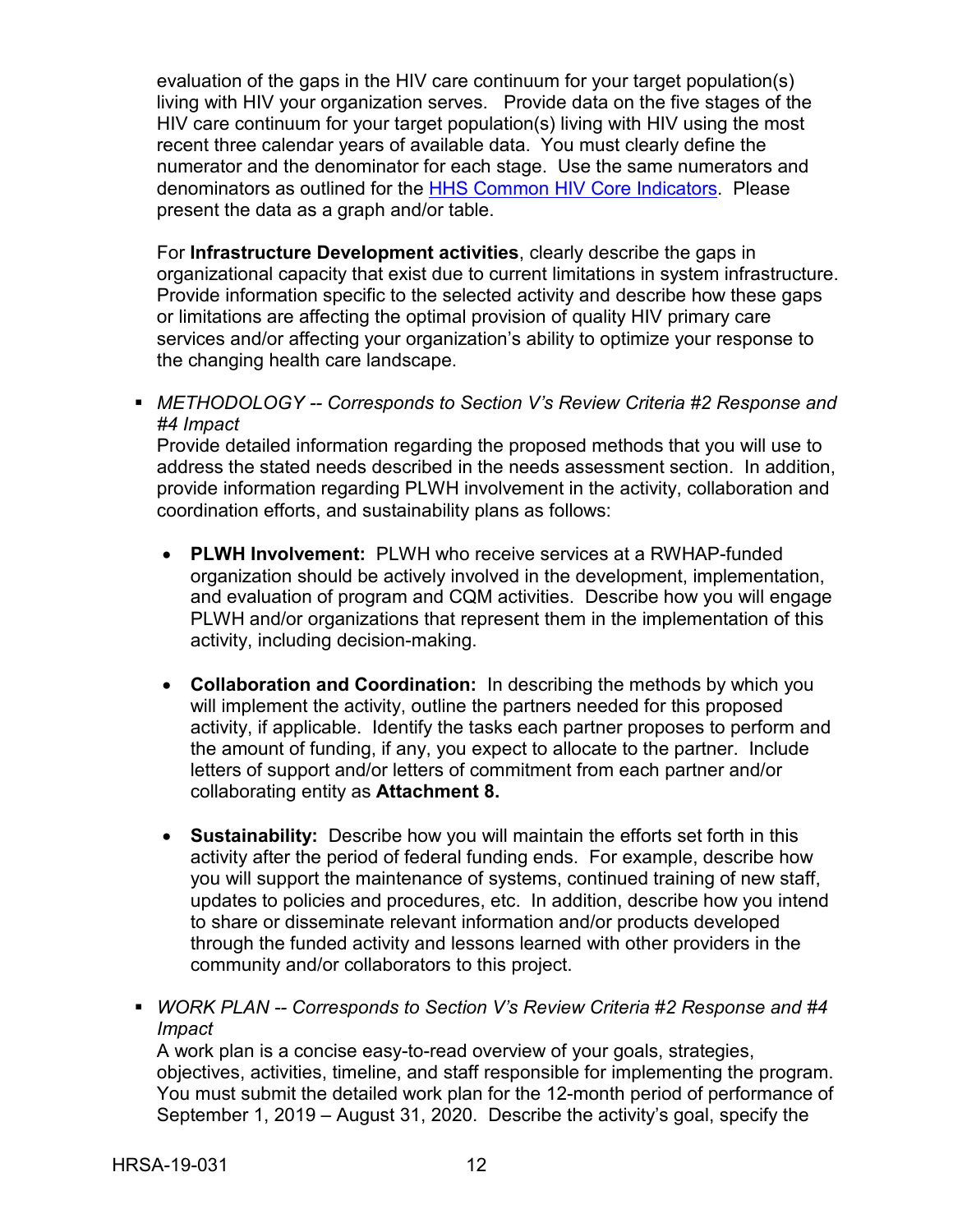objectives, and identify the key action steps that you will use to achieve the proposed activity. Use a timeline that includes each step of the proposed activity, target date for completion, and identifies staff responsible for the activities. As relevant, identify the measures you will use to evaluate success. As appropriate, identify meaningful support and collaboration with key partners in planning, designing, and implementing all activities. Please provide the above information in a table format.

Submit the work plan as **Attachment 3.**

 *RESOLUTION OF CHALLENGES -- Corresponds to Section V's Review Criterion #2 Response*  Discuss challenges you are likely to encounter in the planning and implementation

of your proposed HIV Care Innovation or Infrastructure Development project. Describe the specific activities or strategies you will use to mitigate or resolve anticipated challenges.

 *EVALUATION AND TECHNICAL SUPPORT CAPACITY -- Corresponds to Section V's Review Criteria #3 Evaluative Measures and #5 Resources/Capabilities*

Describe the systems and processes you will use to track measures and evaluate progress toward meetings the goals and objectives of the proposed activities. Explain how you will use data to improve service delivery. More specifically, address the following:

- **Data Collection and Management:** Describe the systems and processes that will support your organization's monitoring of the proposed activity, including performance outcomes. Include a description of how the organization will collect, manage, and analyze data (e.g., assigned skilled staff, data management software).
- **Project Evaluation:** Describe the evaluation plan that will monitor ongoing processes and progress toward the goals and objectives of the proposed activity. Describe the plan for the program performance evaluation that will contribute to continuous quality improvement. Describe how you will share evaluation results internally with program staff and externally with key stakeholders (including PLWH) to improve program implementation and outcomes.

If applicable, provide a brief description of the CQM program, and other resources devoted to CQM.

 *ORGANIZATIONAL INFORMATION -- Corresponds to Section V's Review Criterion #5*

Describe specific organizational capabilities that will contribute to successfully implementing the proposed activity. Describe the organizational skills, capabilities, and resources, including staff that will contribute to your organization's ability to carry out the proposed activity. Highlight key staff with relevant expertise and experience with similar work. This information should align with the staffing plan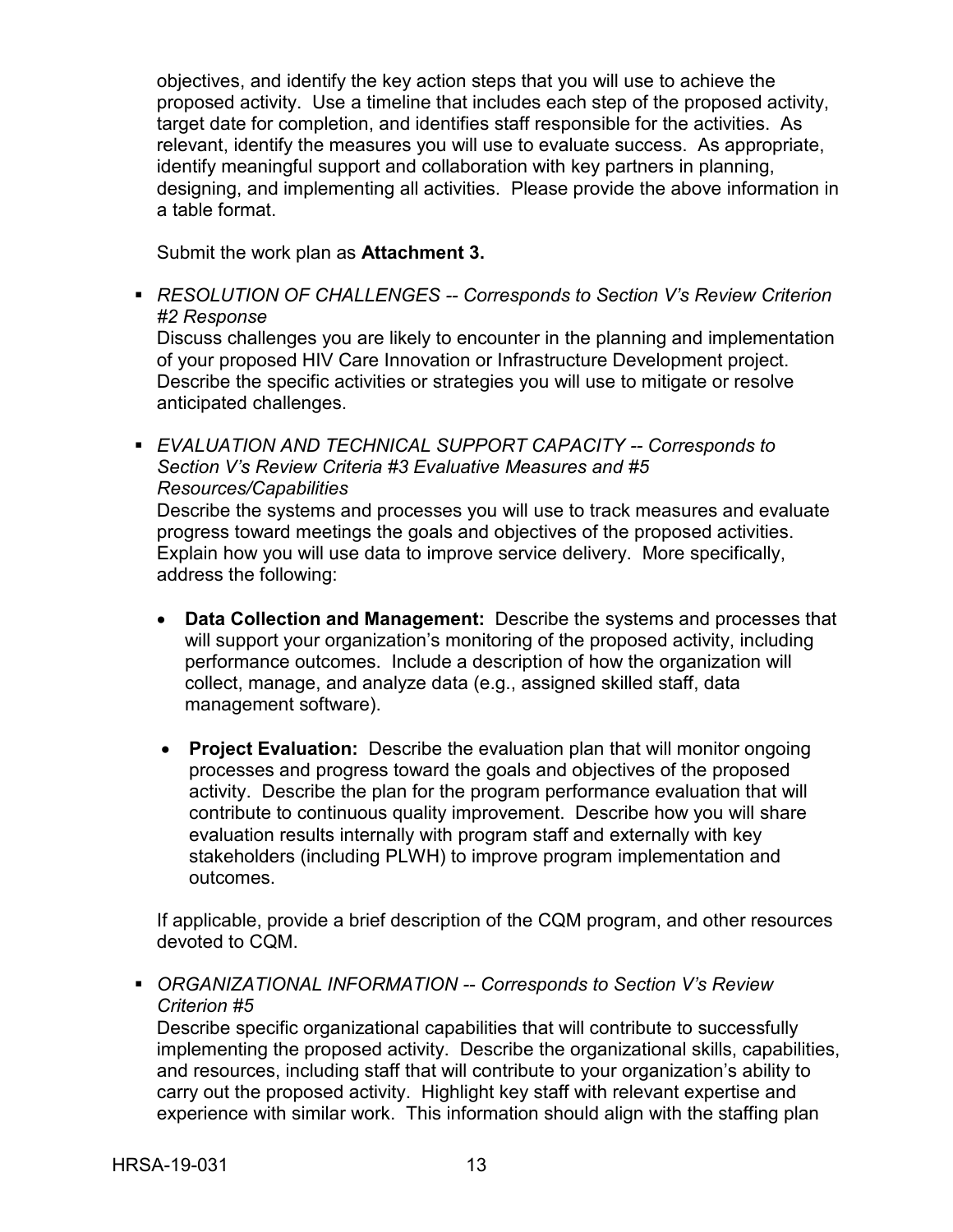provided in **Attachment 4** and the biographical sketches of key personnel provided in **Attachment 5**. In addition, describe your experience with fiscal management of grants and contracts. Include information on your organization's experience managing multiple federal grants.

# **NARRATIVE GUIDANCE**

To ensure that you fully address the review criteria, this table provides a crosswalk between the narrative language and where each section falls within the review criteria.

| <b>Narrative Section</b>                | <b>Review Criteria</b>                           |
|-----------------------------------------|--------------------------------------------------|
| Introduction                            | (1) Need and (2) Response                        |
| <b>Needs Assessment</b>                 | $(1)$ Need                                       |
| Methodology                             | $(2)$ Response and $(4)$ Impact                  |
| <b>Work Plan</b>                        | (2) Response and (4) Impact                      |
| <b>Resolution of Challenges</b>         | (2) Response                                     |
| <b>Evaluation and Technical Support</b> | (3) Evaluative Measures and                      |
| Capacity                                | (5) Resources/Capabilities                       |
| Organizational Information              | (5) Resources/Capabilities                       |
| <b>Budget and Budget Narrative</b>      | (6) Support Requested – the budget section       |
|                                         | should include sufficient justification to allow |
|                                         | reviewers to determine the reasonableness        |
|                                         | of the support requested.                        |

#### <span id="page-17-0"></span>*iii. Budget*

See Section 4.1.iv of HRSA's *SF-424 [Application Guide.](http://www.hrsa.gov/grants/apply/applicationguide/sf424guide.pdf)* Please note: the directions offered in the SF-424 Application Guide may differ from those offered by Grants.gov. Follow the instructions included in the Application Guide and the additional budget instructions provided below. A budget that follows the Application Guide will ensure that, if HRSA selects the application for funding, you will have a well-organized plan and by carefully following the approved plan can avoid audit issues during the implementation phase.

**Reminder:** The Total Project or Program Costs are the total allowable costs (inclusive of direct **and** indirect costs) incurred by the recipient to carry out a HRSAsupported project or activity. Total project or program costs include costs charged to the award and costs borne by the recipient to satisfy a matching or cost-sharing requirement, as applicable.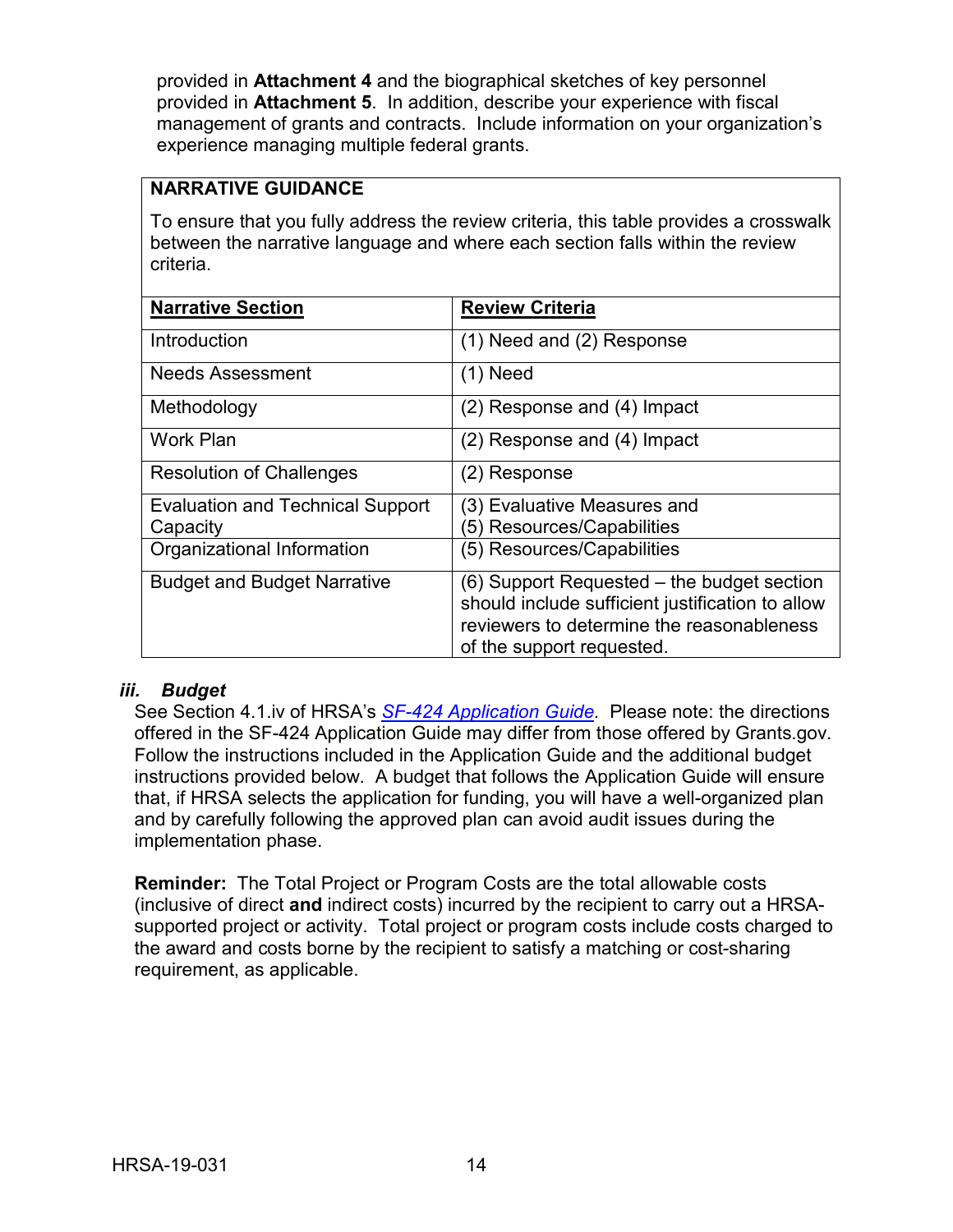*Line item budget:* In addition to the *SF-424 Application Guide* requirements, you must also provide the line item budget and budget narrative according to each object class category (e.g., Personnel, Fringe Benefits, Travel). The budget allocations on the line item budget must relate to the activities proposed in the project narrative, including the work plan. In order to evaluate your adherence to RWHAP Part C legislative budget requirements, submit a program-specific line item budget for the one-year period of performance and highlight in **bold** any administrative costs.

The line item budget requested must not exceed the total funding ceiling amount. In addition, the total amount requested on the SF-424A and the total amount listed on the line item budget must match. Please list personnel separately by position title and the name of the individual for each position title, or note if position is vacant. In addition, designate the full time equivalent (FTE). Upload the line item budget as **Attachment 1**.

NOTE: HRSA recommends that you convert or scan the budgets into PDF format for submission. Do not submit Excel spreadsheets. Submit the program-specific line item budget in table format, listing the object class categories (e.g. Personnel, Fringe Benefits, Travel) in a column down the left hand side.

By law, not more than 10 percent of a RWHAP Part C award can be spent on administrative costs, including planning and evaluation, and excluding costs of a CQM program. Administrative costs are those direct and indirect costs associated with the administration of the RWHAP Part C grant. Allocate to administrative costs staff activities that are administrative in nature. For further guidance on the treatment of costs under the 10 percent administrative limit, refer to PCN 15-01 *[Treatment of](https://hab.hrsa.gov/program-grants-management/policy-notices-and-program-letters) [Costs under the 10 Percent Administrative Cap for Ryan White HIV/AIDS Programs](https://hab.hrsa.gov/program-grants-management/policy-notices-and-program-letters)* **[Parts A, B. C and D](https://hab.hrsa.gov/program-grants-management/policy-notices-and-program-letters) and [Frequently Asked Questions for PCN 15-01.](https://hab.hrsa.gov/program-grants-management/policy-notices-and-program-letters)** 

Salary Rate Limitation – The Department of Defense and Labor, Health and Human Services, and Education Appropriations Act, 2019 and Continuing Appropriations Act, 2019 (P.L. 115-245),

Division B, Title II § 202, states "None of the funds appropriated in this title shall be used to pay the salary of an individual, through a grant or other extramural mechanism, at a rate in excess of Executive Level II." Please see Section 4.1.iv Budget – Salary Limitation of HRSA's *[SF-424 Application Guide](http://www.hrsa.gov/grants/apply/applicationguide/sf424guide.pdf)* for additional information. Note that these or other salary limitations may apply in the following FY, as required by law.

Review PCN 16-02 *[Ryan White HIV/AIDS Program Services: Eligible Individuals and](https://hab.hrsa.gov/program-grants-management/policy-notices-and-program-letters) [Allowable Uses of Funds](https://hab.hrsa.gov/program-grants-management/policy-notices-and-program-letters)* for allowable uses of RWHAP funds.

# <span id="page-18-0"></span>*iv. Budget Narrative*

See Section 4.1.v. of HRSA's *SF-424 [Application Guide.](http://www.hrsa.gov/grants/apply/applicationguide/sf424guide.pdf)*

In addition to the requirements specified in the *[SF-424 Application Guide](http://www.hrsa.gov/grants/apply/applicationguide/sf424guide.pdf)*, the RWHAP Part C Capacity Development Program requires a budget narrative that clearly explains the amounts requested for each line in the line item budget.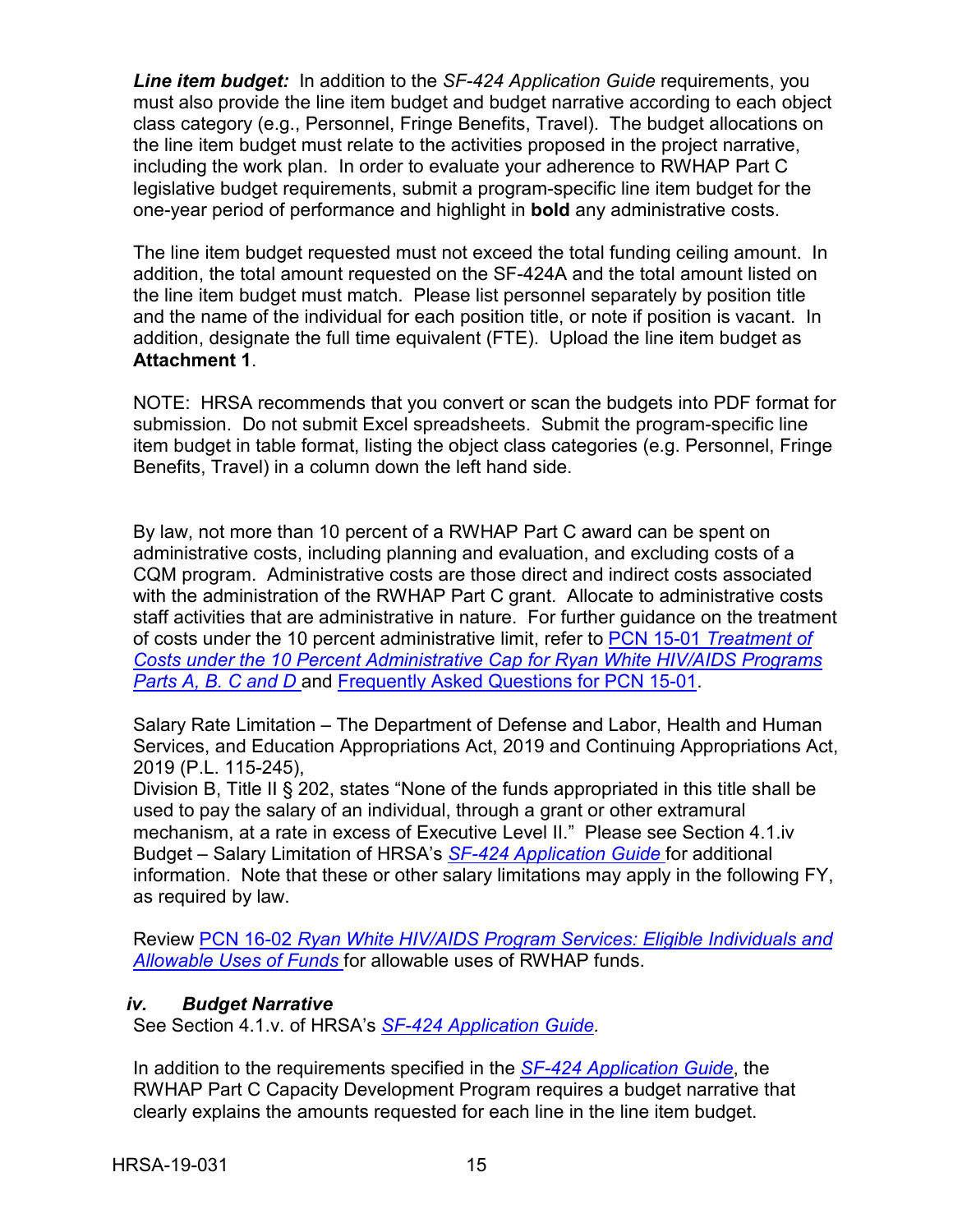#### <span id="page-19-0"></span>*v. Attachments*

Please provide the following items in the order specified below to complete the content of the application. **Unless otherwise noted, attachments count toward the application page limit.** Indirect cost rate agreements and proof of non-profit status (if applicable) will not count toward the page limit. You must clearly label **each attachment**.

*Attachment 1: Program-specific Line Item Budget (Required)*  Submit as a PDF document a program-specific line item budget for the 1-year period of performance. Reference Section IV.2.iii for details.

*Attachment 2: Federally Negotiated Indirect Cost Rate Agreement (If applicable)*  Submit a copy of the current agreement. This does not count towards the page limit.

#### *Attachment 3: Work Plan (Required)*

Attach the work plan for the project that includes all information detailed in Section IV. ii. Project Narrative. As stated, please use a table format for the work plan.

#### *Attachment 4: Staffing Plan and Job Descriptions for Key Personnel (see Section 4.1. of* HRSA's *[SF-424 Application Guide\)](http://www.hrsa.gov/grants/apply/applicationguide/sf424guide.pdf) (Required)*

Include a staffing plan that lists the key personnel who will be involved in the implementation of the proposed activity. Key personnel include the program director and other individuals who contribute to the programmatic development or execution of the activity in a substantive and measurable way, whether or not they are funded by the grant. For each staff listed on the staffing plan, include their role, responsibilities, and credentials, if applicable. For each staff, note all sources of funding and the corresponding time and effort. It may be helpful to supply this information in a table. Also, include a description of your organization's timekeeping process to ensure that you will comply with the federal standards related to documenting personnel costs. Limit each job description to one page in length. Describe the roles and responsibilities for key personnel vacancies. Also, describe the educational and experience qualifications needed to fill the positions and the FTE associated with the position(s).

#### *Attachment 5: Biographical Sketches of Key Personnel (Required)*

Include biographical sketches for persons occupying the key positions described in Attachment 3, not to exceed two pages in length per person. In the event that a biographical sketch is included for an identified individual whom you have not yet hired, please include a letter of commitment from that person with the biographical sketch.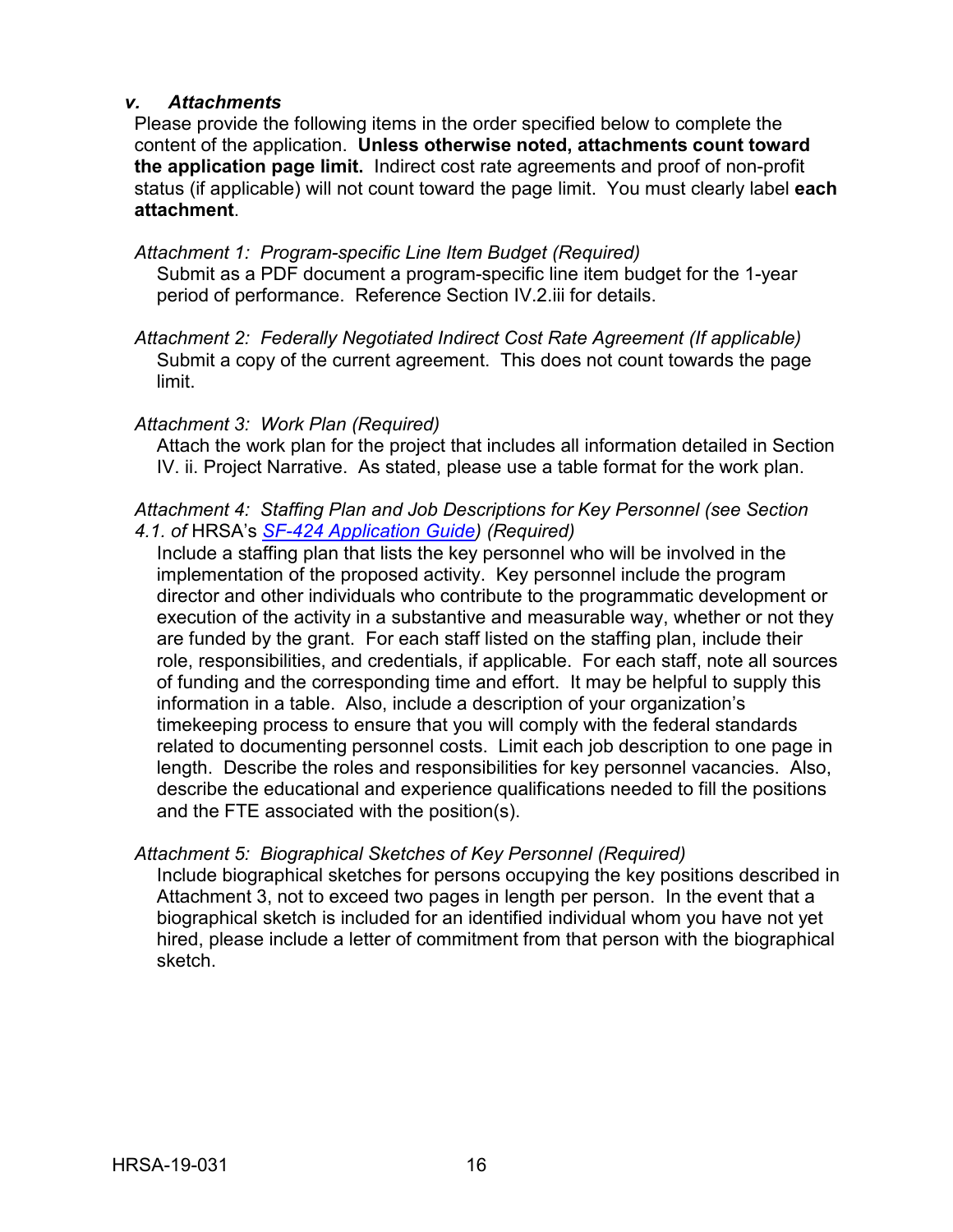*Attachment 6: Maintenance of Effort (MOE) Documentation (Required)* You must provide a baseline aggregate total of the actual expenditure of nonfederal funds for EIS activities for your fiscal year prior to the application deadline, and estimates for your next fiscal year using a table similar to the one below. In addition, you must provide a description of baseline data and the methodology used to calculate the MOE.

| <b>NON-FEDERAL EXPENDITURES</b>         |                                  |  |
|-----------------------------------------|----------------------------------|--|
| <b>Baseline</b>                         | <b>Current FY of Application</b> |  |
| <b>FY Prior to Application (Actual)</b> | (Estimated)                      |  |
| Actual prior FY non-federal funds,      | Estimated current FY non-federal |  |
| including in-kind, expended for EIS     | funds, including in-kind,        |  |
| activities proposed in this             | designated for EIS activities    |  |
| application.                            | proposed in this application.    |  |
| Amount: \$                              | Amount: \$                       |  |

Recipients must maintain non-federal expenditures for EIS at a level equal to or greater than their total non-federal expenditures for EIS during the most recently completed fiscal year prior to the competitive application deadline.

The costs associated with the RWHAP Part C early intervention services include:

- Counseling of individuals with respect to HIV
- High risk targeted HIV testing
- Referral and linkage to care
- Other clinical and diagnostic services related to HIV diagnosis, and periodic medical evaluations
- Providing therapeutic measures for preventing and treating the deterioration of the immune system and for preventing and treating conditions arising from HIV

# *Attachment 7: Request for Funding Preference (If applicable)*

To receive a funding preference, identify the preference(s) and include a statement that justifies your qualification for the funding preference(s). Include documentation to support your qualification for the requested preference(s). **If you do not submit Attachment 7, HRSA will not consider you for a funding preference.** See Section V.2 for more information.

#### *Attachment 8: Letters of Support and/or Commitment (If applicable)*

Provide letters of support and/or commitment from each organization identified in the application as a partnering and/or collaborating/coordinating organization that will work with your organization in implementing the capacity development project. The letters must be dated and should clearly identify the role of the organization in the proposed capacity development activity, tasks each entity proposes to perform, responsible party of the partnering organization, and the total costs requested, if any.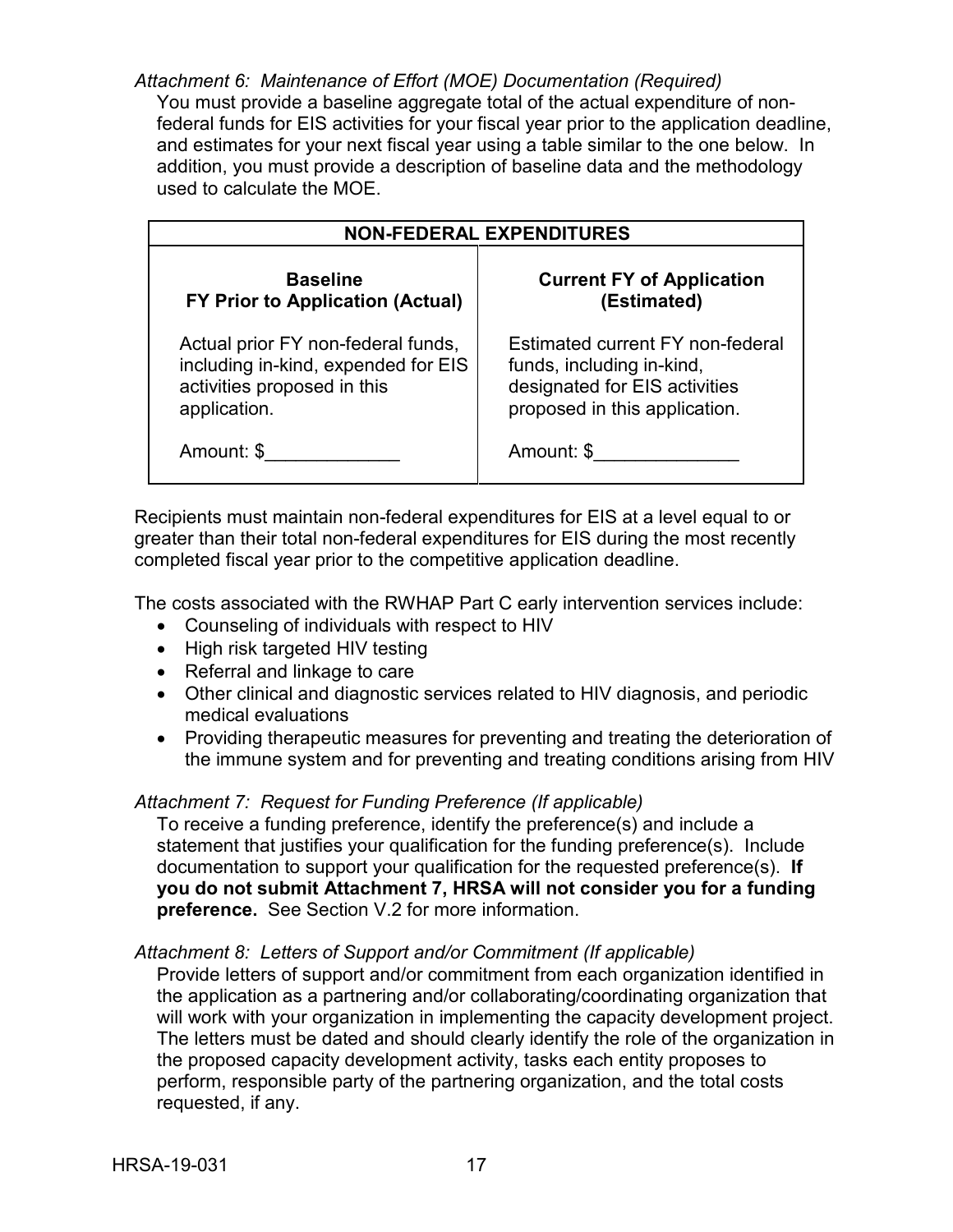#### *Attachments 9-15: Other Relevant Documents (If applicable)*

Include here any other documents that are relevant to the application. Please note that all optional attachments count toward the 30-page limit.

#### **3. Dun and Bradstreet Data Universal Numbering System (DUNS) Number and System for Award Management**

You must obtain a valid DUNS number, also known as the Unique Entity Identifier, for your organization/agency and provide that number in the application. You must also register with the System for Award Management (SAM) and continue to maintain active SAM registration with current information at all times during which you have an active federal award or an application or plan under consideration by an agency (unless the applicant is an individual or federal agency that is exempted from those requirements under 2 CFR § 25.110(b) or (c), or has an exception approved by the agency under 2 CFR § 25.110(d))**.** 

HRSA may not make an award to an applicant until the applicant has complied with all applicable DUNS and SAM requirements and, if an applicant has not fully complied with the requirements by the time HRSA is ready to make an award, HRSA may determine that the applicant is not qualified to receive an award and use that determination as the basis for making an award to another applicant.

If you have already completed Grants.gov registration for HRSA or another federal agency, confirm that the registration is still active and that the Authorized Organization Representative (AOR) has been approved.

The Grants.gov registration process requires information in three separate systems:

- Dun and Bradstreet [\(http://www.dnb.com/duns-number.html\)](http://www.dnb.com/duns-number.html)
- System for Award Management (SAM) [\(https://sam.gov/portal/SAM/#1\)](https://sam.gov/portal/SAM/#1)
- Grants.gov [\(http://www.grants.gov/\)](http://www.grants.gov/)

For further details, see Section 3.1 of HRSA's *SF-424 [Application Guide.](http://www.hrsa.gov/grants/apply/applicationguide/sf424guide.pdf)*

**UPDATED [SAM.GOV](https://sam.gov/) ALERT:** For your SAM.gov registration, you must submit a [notarized letter](https://www.fsd.gov/fsd-gov/answer.do?sysparm_kbid=d2e67885db0d5f00b3257d321f96194b&sysparm_search=kb0013183) appointing the authorized Entity Administrator. The review process changed for the Federal Assistance community on June 11, 2018. Read the [updated](https://www.gsa.gov/about-us/organization/federal-acquisition-service/office-of-systems-management/integrated-award-environment-iae/sam-update)  [FAQs](https://www.gsa.gov/about-us/organization/federal-acquisition-service/office-of-systems-management/integrated-award-environment-iae/sam-update) to learn more.

[SAM.gov](https://sam.gov/portal/SAM/) is experiencing high volume and delays. If you have tried to create or update your SAM.gov registration but have not been able to complete the process, you may not be able to apply for a HRSA funding opportunity via Grants.gov in a timely manner prior to the application deadline. If so, please email **DGPwaivers@hrsa.gov**, per the instructions in Section 3.6 of your HRSA Application Guide.

**If you fail to allow ample time to complete registration with SAM or Grants.gov, you will not be eligible for a deadline extension or waiver of the electronic submission requirement.**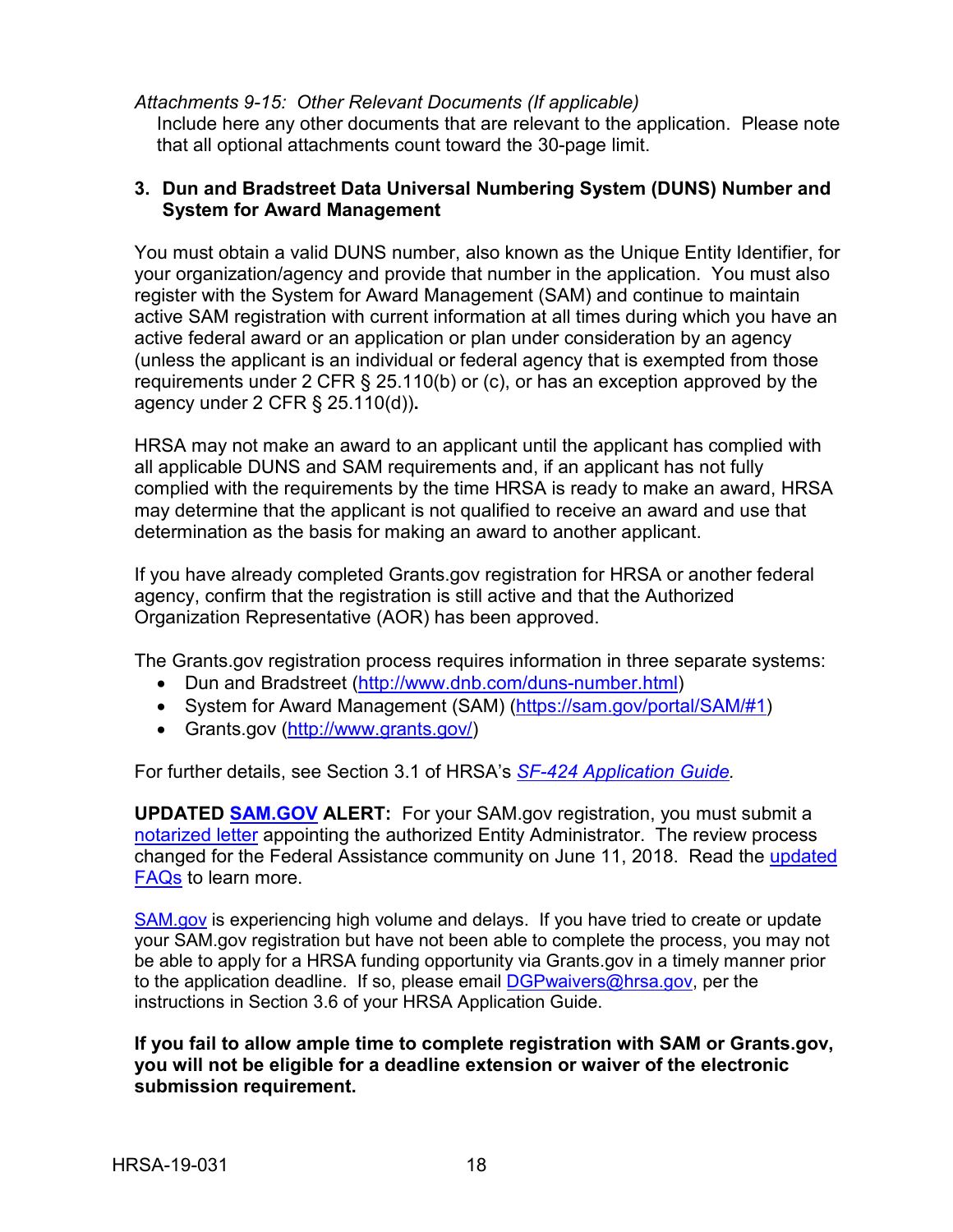#### **4. Submission Dates and Times**

#### **Application Due Date**

The due date for applications under this NOFO is March 22*,* 2019 *at 11:59 p.m. Eastern Time*. HRSA suggests submitting applications to Grants.gov at least **3 days before the deadline** to allow for any unforeseen circumstances.

See Section 8.2.5 – Summary of emails from Grants.gov of HRSA's *[SF-424](http://www.hrsa.gov/grants/apply/applicationguide/sf424guide.pdf)  [Application Guide](http://www.hrsa.gov/grants/apply/applicationguide/sf424guide.pdf)* for additional information.

#### **5. Intergovernmental Review**

The RWHAP Part C Capacity Development Program is a program subject to the provisions of Executive Order 12372, as implemented by 45 CFR part 100. See Executive Order 12372 in the [HHS Grants Policy Statement.](http://www.hrsa.gov/grants/hhsgrantspolicy.pdf)

See Section 4.1 ii of HRSA's *[SF-424 Application Guide](http://www.hrsa.gov/grants/apply/applicationguide/sf424guide.pdf)* for additional information.

# **6. Funding Restrictions**

You may request funding for a period of performance up to one year, at no more than \$150,000 (inclusive of direct **and** indirect costs).

The General Provisions in Division B, Title II of the Department of Defense and Labor, Health and Human Services, and Education Appropriations Act, 2019 and Continuing Appropriations Act, 2019 (P.L. 115-245) apply to this program. Please see Section 4.1 of HRSA's *[SF-424 Application](http://www.hrsa.gov/grants/apply/applicationguide/sf424guide.pdf) [Guide](http://www.hrsa.gov/grants/apply/applicationguide/sf424guide.pdf)* for additional information. Note that these or other restrictions will apply in the following FY 19, as required by law.

In addition to the general funding restrictions included in Section 4.1.iv of the *[SF-424](http://www.hrsa.gov/grants/apply/applicationguide/sf424guide.pdf) [Application Guide](http://www.hrsa.gov/grants/apply/applicationguide/sf424guide.pdf)*, you cannot use funds under this notice for the following purposes:

- Charges that are billable to third party payors (e.g., private health insurance, prepaid health plans, Medicaid, Medicare, Department of Housing and Urban Development funding for housing services, other RWHAP funding including the AIDS Drug Assistance Program)
- To directly provide health care services (e.g., HIV care, counseling and testing) that duplicate existing services
- Clinical research
- Nursing home care
- Cash payments to intended recipients of RWHAP services
- Purchase or improvement of land
- Purchase, construction, or major alterations or renovations on any building or other facility (see [45 CFR part 75 –](http://www.ecfr.gov/cgi-bin/retrieveECFR?gp=1&SID=4d52364ec83fab994c665943dadf9cf7&ty=HTML&h=L&r=PART&n=pt45.1.75) subpart A Definitions)
- Pre-Exposure Prophylaxis (PrEP), non-occupational post-exposure prophylaxis (nPEP) medications or related medical services. As outlined in the [June 22,](https://hab.hrsa.gov/sites/default/files/hab/Global/prepletter062216_0.pdf)  [2016 RWHAP and PrEP program letter,](https://hab.hrsa.gov/sites/default/files/hab/Global/prepletter062216_0.pdf) the RWHAP legislation provides grant funds to be used for the care and treatment of PLWH, thus prohibiting the use of RWHAP funds for PrEP medications or related medical services, such as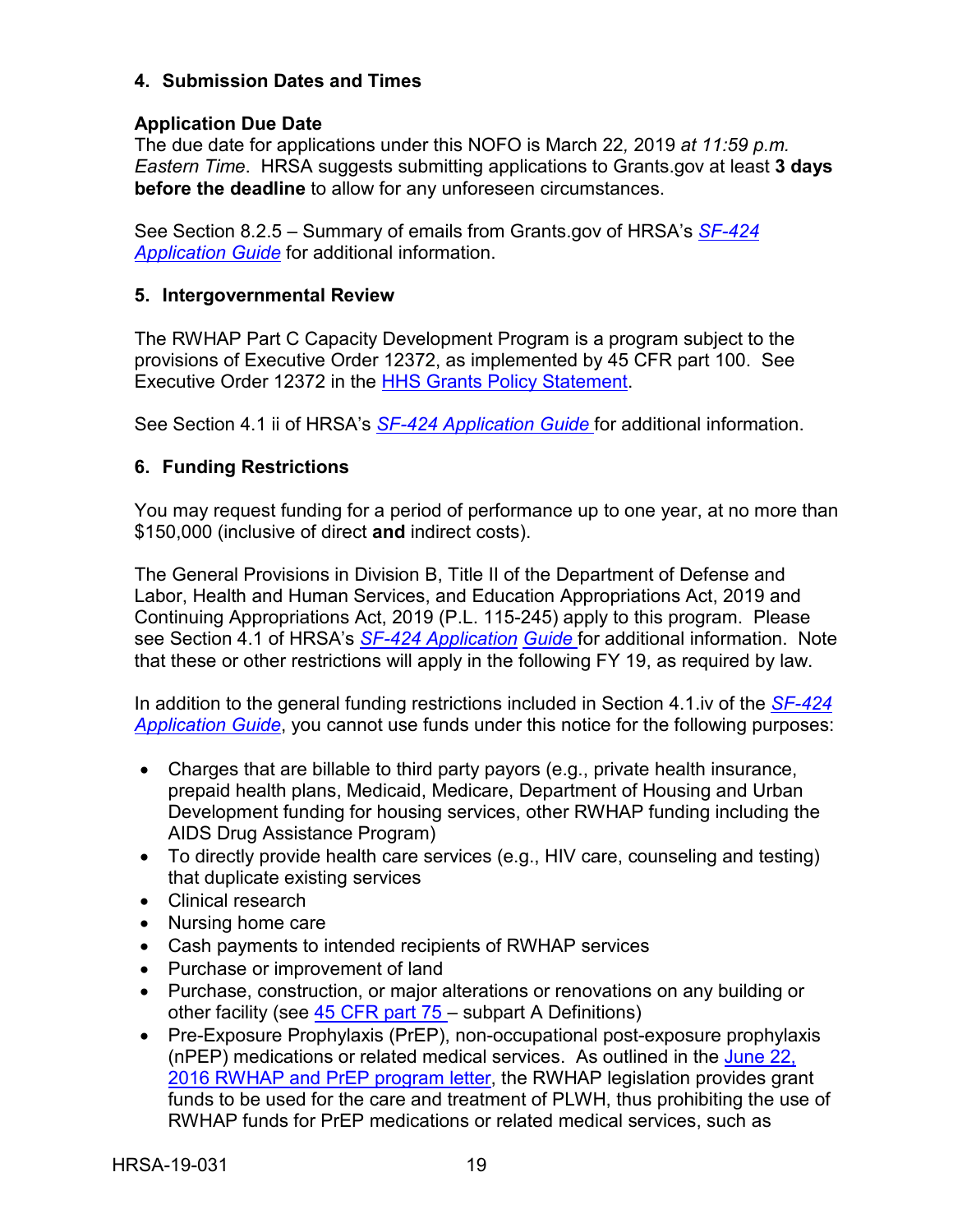physician visits and laboratory costs. However, RWHAP Part C recipients and subrecipients may provide prevention counseling and information, which should be part of a comprehensive PrEP program.

- Purchase of sterile needles or syringes for the purposes of hypodermic injection of any illegal drug. Some aspects of Syringe Services Programs are allowable with HRSA's prior approval and in compliance with HHS and HRSA policy (see: [https://www.aids.gov/federal-resources/policies/syringe-services-programs/\)](https://www.aids.gov/federal-resources/policies/syringe-services-programs/).
- Development of materials designed to directly promote or encourage intravenous drug use or sexual activity, whether homosexual or heterosexual
- Research
- Foreign travel
- Long-term activities; instead, the activities should be of a short-term nature with a targeted completion by the end of the one-year project period.

You can find other non-allowable costs in [45 CFR part 75 –](https://www.ecfr.gov/cgi-bin/retrieveECFR?gp=1&SID=4d52364ec83fab994c665943dadf9cf7&ty=HTML&h=L&r=PART&n=pt45.1.75) subpart E Cost Principles.

You are required to have the necessary policies, procedures, and financial controls in place to ensure that your organization complies with all legal requirements and restrictions applicable to the receipt of federal funding including statutory restrictions on use of funds for lobbying, executive salaries, gun control, abortion, etc. Like those for all other applicable grants requirements, the effectiveness of these policies, procedures, and controls is subject to audit.

All program income generated as a result of awarded funds is considered additive and must be used for otherwise allowable costs to further the objectives of the RWHAP Part C Capacity Development Program. Recipients are responsible for ensuring that subrecipients have systems in place to account for program income, and for monitoring to ensure that subrecipients are tracking and using program income consistent with RWHAP requirements. Please see [45 CFR §75.307 a](http://www.ecfr.gov/cgi-bin/retrieveECFR?gp=1&SID=4d52364ec83fab994c665943dadf9cf7&ty=HTML&h=L&r=PART&n=pt45.1.75&se45.1.75_1307)nd [HAB PCN 15-03 Clarifications](https://hab.hrsa.gov/program-grants-management/policy-notices-and-program-letters)  [Regarding the RWHAP and Program Income](https://hab.hrsa.gov/program-grants-management/policy-notices-and-program-letters) for additional information.

# <span id="page-23-0"></span>**V. Application Review Information**

# <span id="page-23-1"></span>**1. Review Criteria**

HRSA has procedures for assessing the technical merit of applications to provide for an objective review of applications and to assist you in understanding the standards against which your application will be reviewed. HRSA has critical indicators for each review criterion to assist you in presenting pertinent information related to that criterion and to provide the reviewer with a standard for evaluation. Please see the review criteria outlined below with specific detail and scoring points.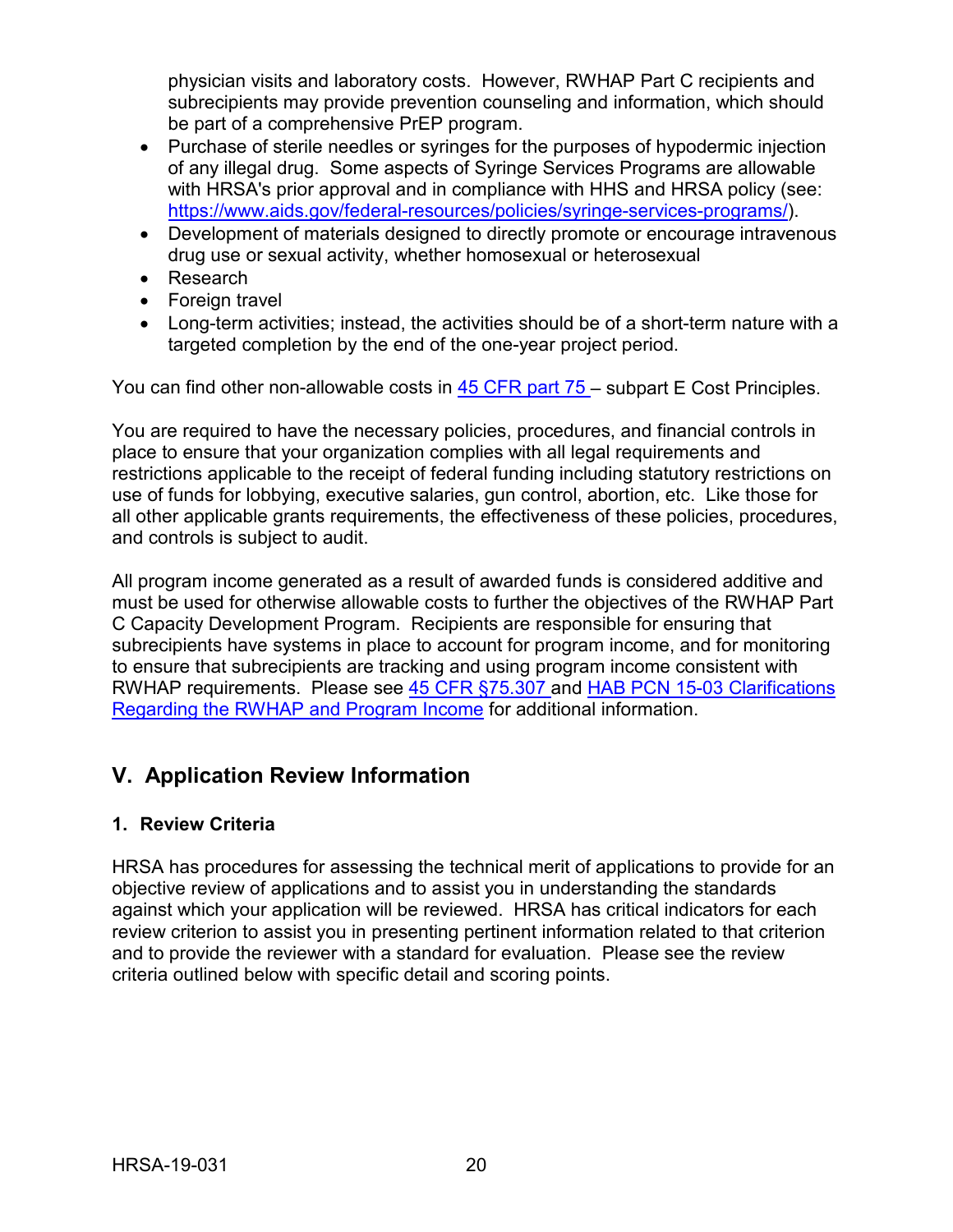These criteria are the basis upon which the reviewers will evaluate and score the merit of the application. The objective review will consider the entire proposal.

Review criteria are used to review and rank applications. The RWHAP Part C Capacity Development Program has six (6) review criteria:

#### *Criterion 1: NEED (20 points) – Corresponds to Section IV's Introduction and Needs Assessment*

- The extent to which the application demonstrates the problem and associated contributing factors to the problem.
- **HIV Care Innovation activities ONLY:** 
	- $\circ$  The strength of the applicant's justification for the need for capacity development funds in the proposed service area and for the identified target population(s) based on the identified gap(s) in their HIV care continuum.
	- $\circ$  The completeness of the baseline data reported for each stage in the organization's HIV care continuum for the most recent three calendar years of available data with clear numerators and denominators that align with the HHS Common HIV Core Indicators.
- **Infrastructure Development activities ONLY:** 
	- $\circ$  The strength of the applicant's justification for the need for capacity development funds to address gaps in organizational capacity that exist due to current limitations in system infrastructure.
	- $\circ$  The extent to which the applicant clearly describes how the system limitations are affecting the optimal provision of quality HIV primary care services.

# *Criterion 2: RESPONSE (25 points) – Corresponds to Section IV's Introduction, Methodology, Work Plan, and Resolution of Challenges*

- The extent to which the proposed project responds to the "Purpose" included in the program description.
- The strength of the proposed goals and objectives and their relationship to the identified project.
- The extent to which the activities described in the application are capable of addressing the problem and attaining the project objectives.
- The strength of the proposed work plan (**Attachment 3**) as evidenced by measurable and appropriate objectives.
- The clarity and strength of the roles for identified partners in the proposed project, and the tasks for each partner as described in the letters of support/commitment, if applicable.
- The extent to which PLWH and/or organizations that represent them are engaged in the implementation of the activity, including decision-making.
- The extent to which the potential challenges in designing, implementing, and measuring health outcome improvement are identified.

*Criterion 3: EVALUATIVE MEASURES (10 points) – Corresponds to Section IV's Evaluation and Technical Support Capacity*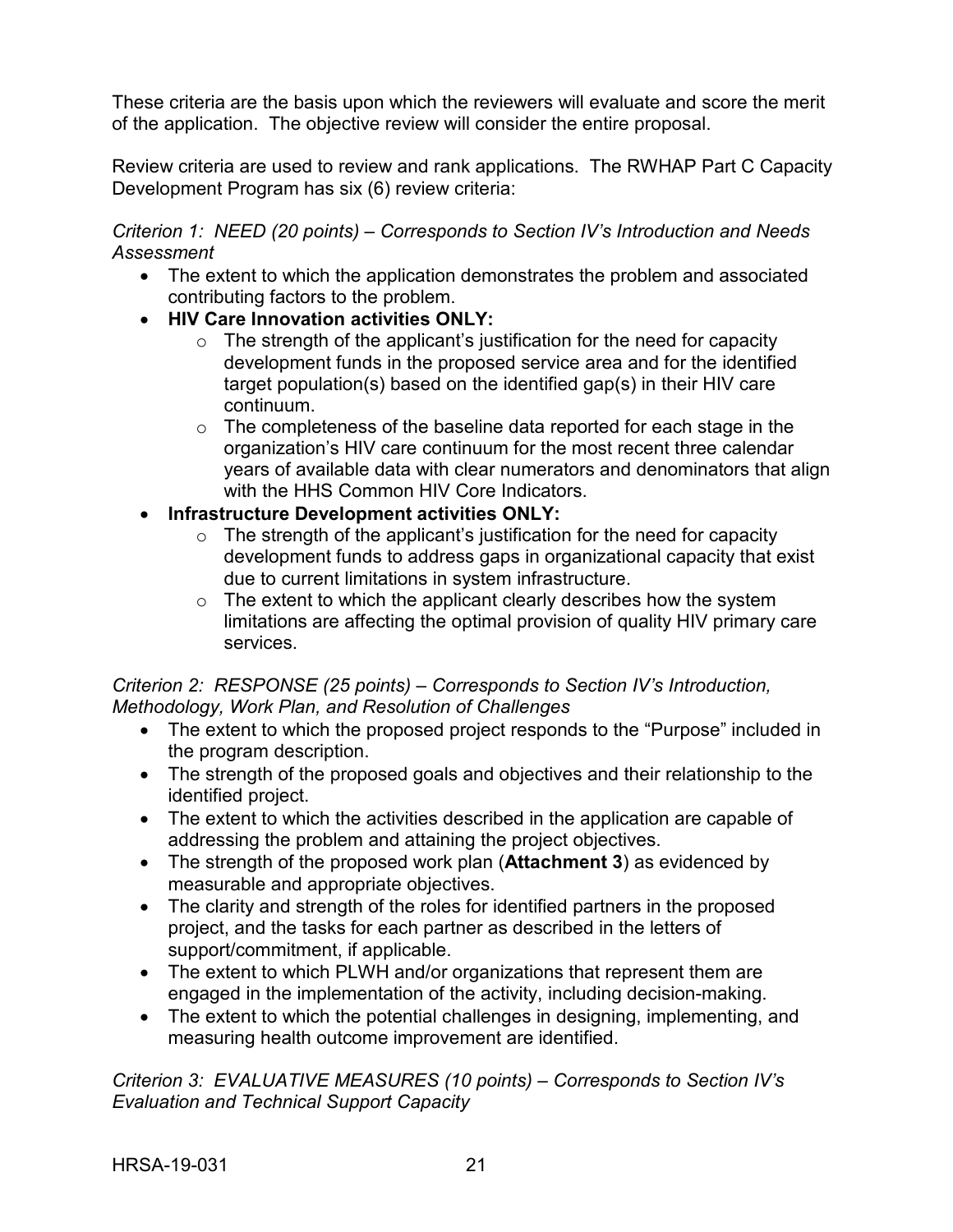- The strength and effectiveness of the method proposed to monitor and evaluate the project results.
- Evidence that the evaluative measures will be able to assess: 1) to what extent the program objectives have been met, and 2) to what extent these can be attributed to the project.

# *Criterion 4: IMPACT (15 points) – Corresponds to Section IV's Methodology and Work Plan*

- The extent to which the proposed project has a public health impact and the project will be effective, if funded. This may include: the impact on the community or target population, the degree to which the project activities are replicable, and the sustainability of the program beyond the federal funding, including how you intend to disseminate relevant information and/or products developed through the funded activity and lessons learned.
- The extent to which the proposed goals, objectives, and work plan activities (**Attachment 3**) address the health outcome gaps in the HIV care continuum or respond to existing organizational and system capacity limitations.
- The extent to which activities outlined in the work plan can be reasonably completed in the 12-month period.

#### *Criterion 5: RESOURCES/CAPABILITIES (10 points) – Corresponds to Section IV's Evaluation and Technical Support Capacity and Organizational Information*

- The extent to which project personnel are qualified by training and/or experience to implement and carry out the project.
- The extent to which the applicant organization's capabilities and the quality and availability of facilities and personnel to fulfill the needs and requirements of the proposed project.
- The extent to which the staffing plan (**Attachment 4**) is consistent with the proposed activity.
- The strength of the applicant's experience with the administration of federal funds and multiple grant awards.

# *Criterion 6: SUPPORT REQUESTED (20 points) – Corresponds to Section IV's Budget and Budget Narrative*

The reasonableness of the proposed budget in relation to the objectives, the complexity of the activities, and the anticipated results.

- The extent to which costs, as outlined in the budget and required resources sections, are reasonable given the scope of work.
- The extent to which key personnel have adequate time devoted to the project to achieve project objectives.
- The extent to which the budget justification narrative fully explains each line item and justifies the resources requested, including proposed staff.
- The applicant's program-specific line item budget, budget justification narrative, and SF-424A are aligned with each other.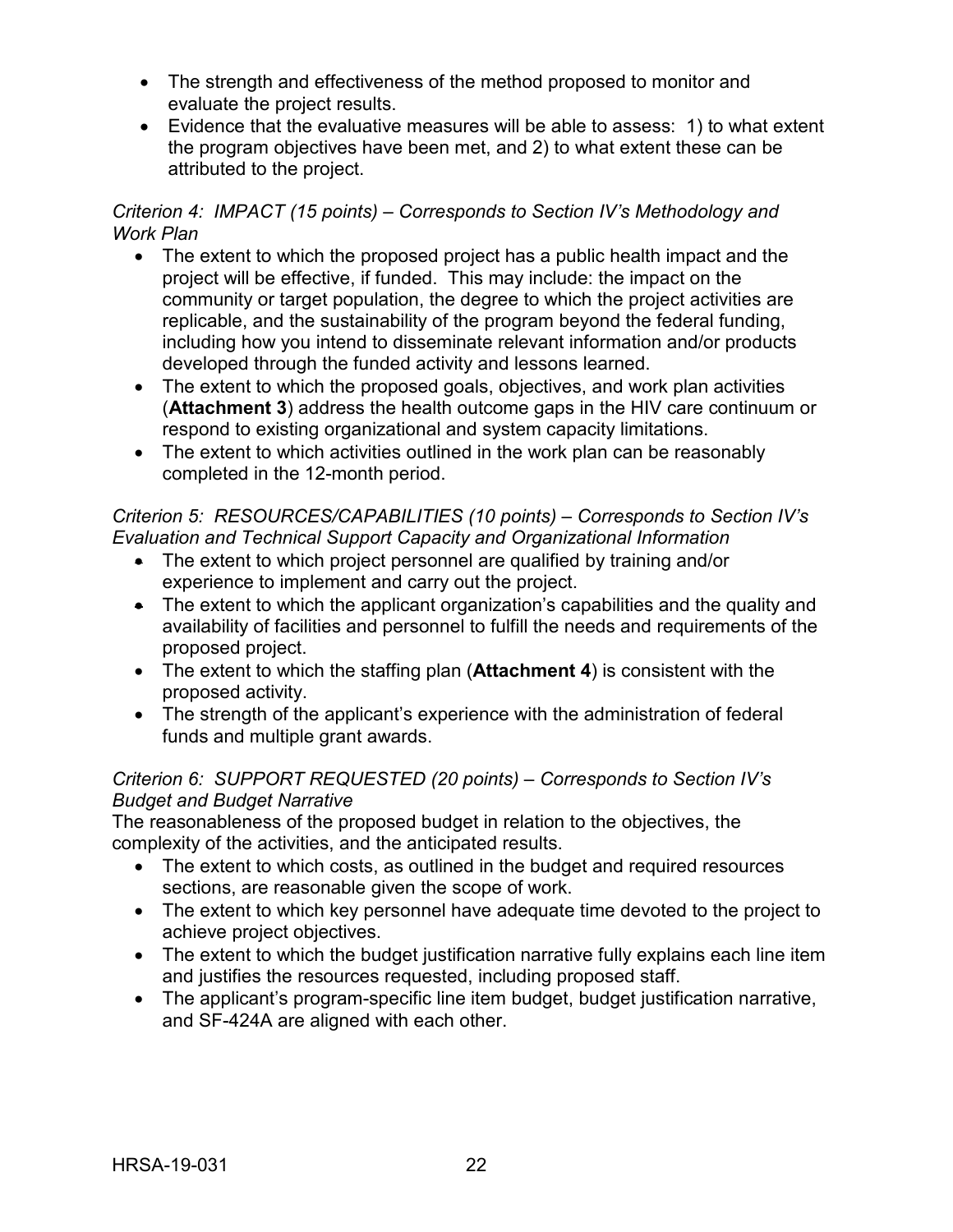#### <span id="page-26-0"></span>**2. Review and Selection Process**

The independent review process provides an objective evaluation to the individuals responsible for making award decisions. The highest ranked applications receive consideration for award within available funding ranges. In addition to the ranking based on merit criteria, HRSA approving officials may also apply other factors in award selection, (e.g., geographical distribution), if specified below in this NOFO. HRSA may also consider assessment of risk and the other pre-award activities described in Section 3 below.

See Section 5.3 of HRSA's *SF-424 [Application Guide](http://www.hrsa.gov/grants/apply/applicationguide/sf424guide.pdf)* for more details.

For this program, HRSA will use funding preferences.

#### **Funding Preferences**

This program has a funding preference for some applicants, as authorized by section  $2654(c)(3)$  of title XXVI of the PHS Act, (42 USC 300ff-54(c)(3)), as amended by the Ryan White HIV/AIDS Treatment Extension Act of 2009 (P.L. 111-87). Applicants receiving the preference will be placed in a more competitive position among applications that can be funded. The funding preference request is considered and reviewed as part of the objective review process. Applications that do not receive a funding preference will receive full and equitable consideration during the review process. Funding preference will be granted to any qualified applicant that justifies their qualification for the funding preference by demonstrating that they meet the criteria for preference(s) as follows:

#### *Qualification 1: Rural Areas*

You may request funding preference if you provide primary care services in a rural community. Rural communities are those that are NOT designated a metropolitan statistical area (MSA). An MSA, as defined by the Office of Management and Budget must include one city with 50,000 or more inhabitants. MSAs are also urbanized areas (defined by the Bureau of the Census) with at least 50,000 or more inhabitants and a total MSA population of at least 100,000 (75,000 in New England). Rural communities may exist within the broad geographic boundaries of MSAs. For more information, see [https://www.hrsa.gov/rural-health/about-us/definition/index.html.](https://www.hrsa.gov/rural-health/about-us/definition/index.html) For a list of those areas, refer to [https://datawarehouse.hrsa.gov/tools/analyzers/geo/Rural.aspx.](https://datawarehouse.hrsa.gov/tools/analyzers/geo/Rural.aspx)

#### *Qualification 2: Underserved Populations*

You may request funding preference if you provide primary care services to an underserved population. Underserved populations include communities and affected subpopulations that are underserved with respect to HIV-related health services. These gaps in HIV related health services must be defined and documented in the application and may include inadequate and/or unavailable services.

#### **If requesting a funding preference, include a narrative justification as Attachment 7. If you do not submit Attachment 7, HRSA will not consider you for a funding preference**.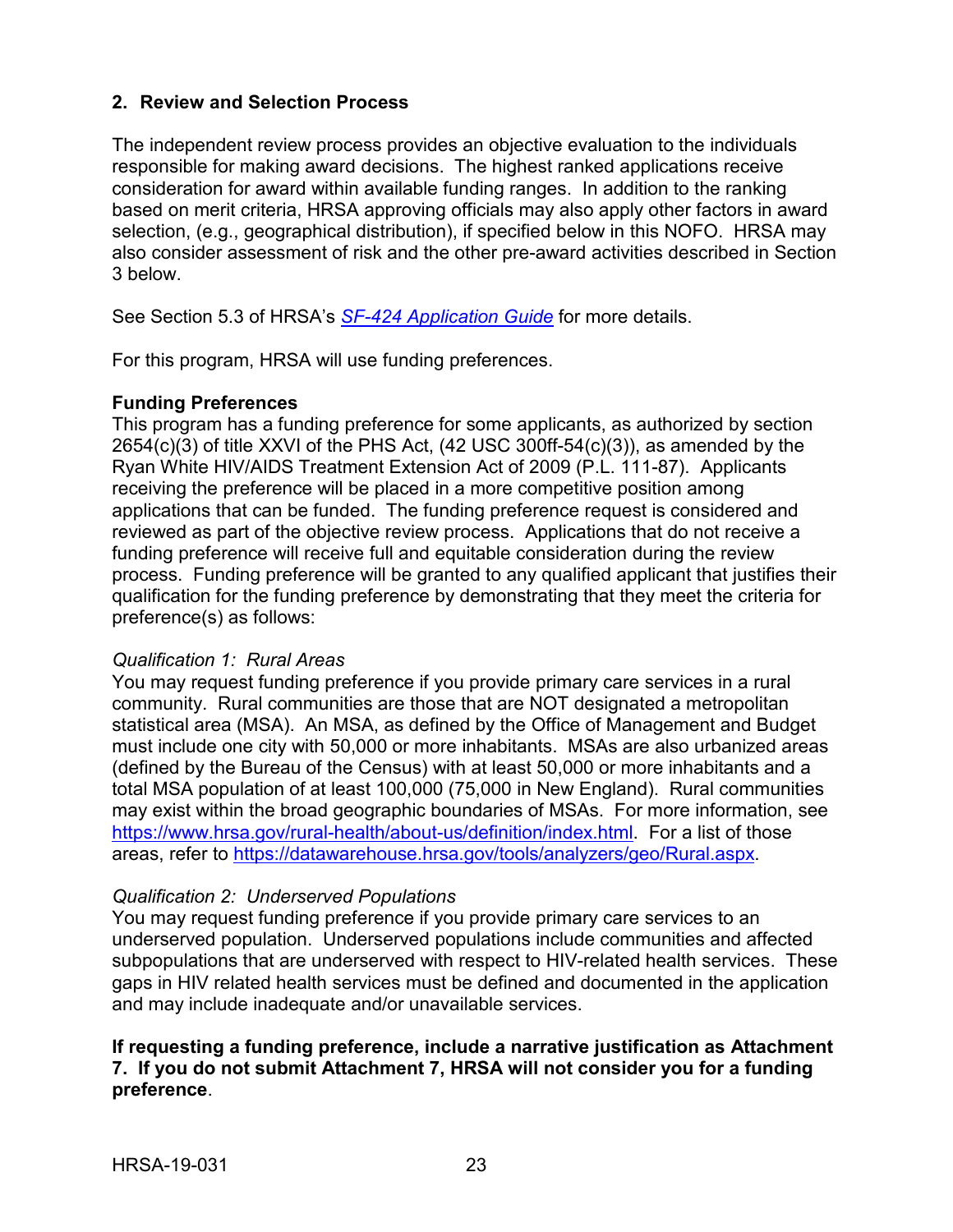# <span id="page-27-0"></span>**3. Assessment of Risk and Other Pre-Award Activities**

HRSA may elect not to fund applicants with management or financial instability that directly relates to the organization's ability to implement statutory, regulatory, or other requirements [\(45 CFR § 75.205\)](http://www.ecfr.gov/cgi-bin/retrieveECFR?gp=1&SID=4d52364ec83fab994c665943dadf9cf7&ty=HTML&h=L&r=PART&n=pt45.1.75&se45.1.75_1205).

HRSA reviews applications receiving a favorable objective review for other considerations that include past performance, as applicable, cost analysis of the project/program budget, assessment of your management systems, ensuring continued applicant eligibility, and compliance with any public policy requirements, including those requiring just-in-time submissions. HRSA may ask you to submit additional programmatic or administrative information (such as an updated budget or "other support" information) or to undertake certain activities (such as negotiation of an indirect cost rate) in anticipation of an award. However, even at this point in the process, such requests do not guarantee that HRSA will make an award. Following review of all applicable information, HRSA's approving and business management officials will determine whether HRSA can make an award, if special conditions are required, and what level of funding is appropriate.

Award decisions are discretionary and are not subject to appeal to any HRSA or HHS official or board.

# <span id="page-27-1"></span>**VI. Award Administration Information**

# <span id="page-27-2"></span>**1. Award Notices**

HRSA will issue the Notice of Award prior to the start date of September 1, 2019. See Section 5.4 of HRSA's *SF-424 [Application Guide](http://www.hrsa.gov/grants/apply/applicationguide/sf424guide.pdf)* for additional information.

# <span id="page-27-3"></span>**2. Administrative and National Policy Requirements**

See Section 2.1 of HRSA's *SF-424 [Application Guide](http://www.hrsa.gov/grants/apply/applicationguide/sf424guide.pdf)*.

#### Requirements of Subawards

The terms and conditions in the Notice of Award (NOA) apply directly to the recipient of HRSA funds. The recipient is accountable for the performance of the project, program, or activity; the appropriate expenditure of funds under the award by all parties; and all other obligations of the recipient, as cited in the NOA. In general, the requirements that apply to the recipient, including public policy requirements, also apply to subrecipients under awards. See  $45$  CFR  $\S$  75.101 Applicability for more details.

# <span id="page-27-4"></span>**3. Reporting**

Award recipients must comply with Section 6 of HRSA's *SF-424 [Application Guide](http://www.hrsa.gov/grants/apply/applicationguide/sf424guide.pdf)* **and** the following reporting and review activities: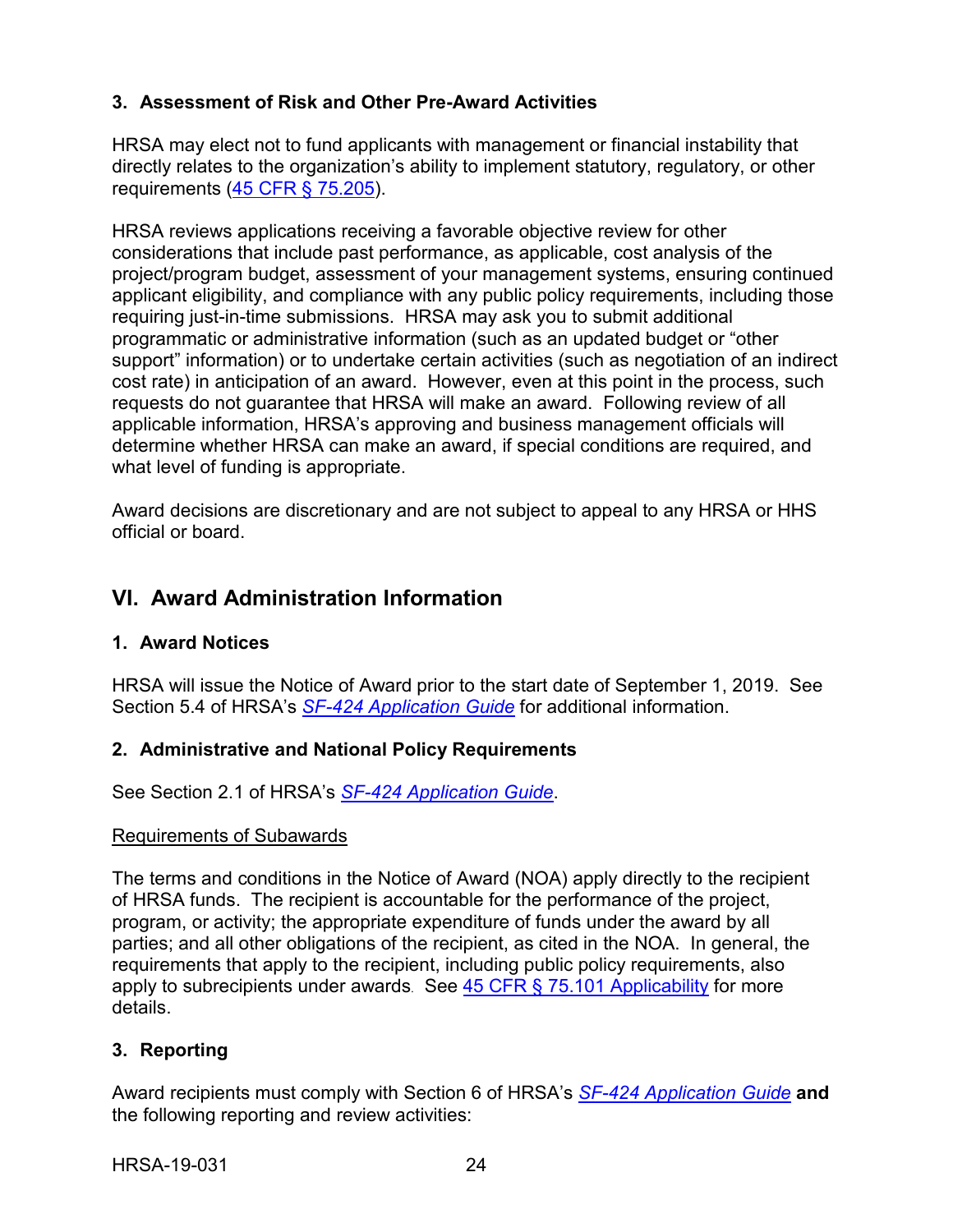**Progress Report**(s). The recipient must submit a progress report to HRSA on a semiannual basis. The first progress report is due six months after the period of performance start date. A final report is due within 90 days after the period of performance ends. The final report collects

- information relevant to program-specific goals and progress on work plan;
- performance measurement data;
- impact of the overall project;
- the degree to which the recipient achieved the mission, goal, and objectives outlined in the program;
- recipient accomplishments;
- barriers encountered; and
- responses to summary questions regarding the recipient's overall experiences during the one-year project period. Recipients will be expected to provide outcome data at the end of the period of performance that demonstrates the impact of the project's activity. HRSA will provide additional information in the award notice.

**Please Note:** Recipients currently funded under the RWHAP Part C and/or Part D program who are successfully awarded through this funding opportunity announcement will be required to provide updated progress on the impact of capacity funded activities. Recipients will provide updates through routine monitoring and progress reports (noncompeting continuation applications). HRSA will request these updates for up to one year following the completion of the funded project period.

# <span id="page-28-0"></span>**VII. Agency Contacts**

You may request additional information and/or technical assistance regarding business, administrative, or fiscal issues related to this NOFO by contacting:

Potie Pettway Grants Management Specialist Division of Grants Management Operations, OFAM Health Resources and Services Administration 5600 Fishers Lane, Mailstop 10SWH03 Rockville, MD 20857 Telephone: (301) 443-1014 Fax: (301) 443-9810 Email: ppettway@hrsa.gov

You may request additional information regarding the overall program issues and/or technical assistance related to this NOFO by contacting:

Mindy Golatt, MPH, MA, RN, CPN CDR, United States Public Health Service Chief, Midwest Branch Division of Community HIV/AIDS Programs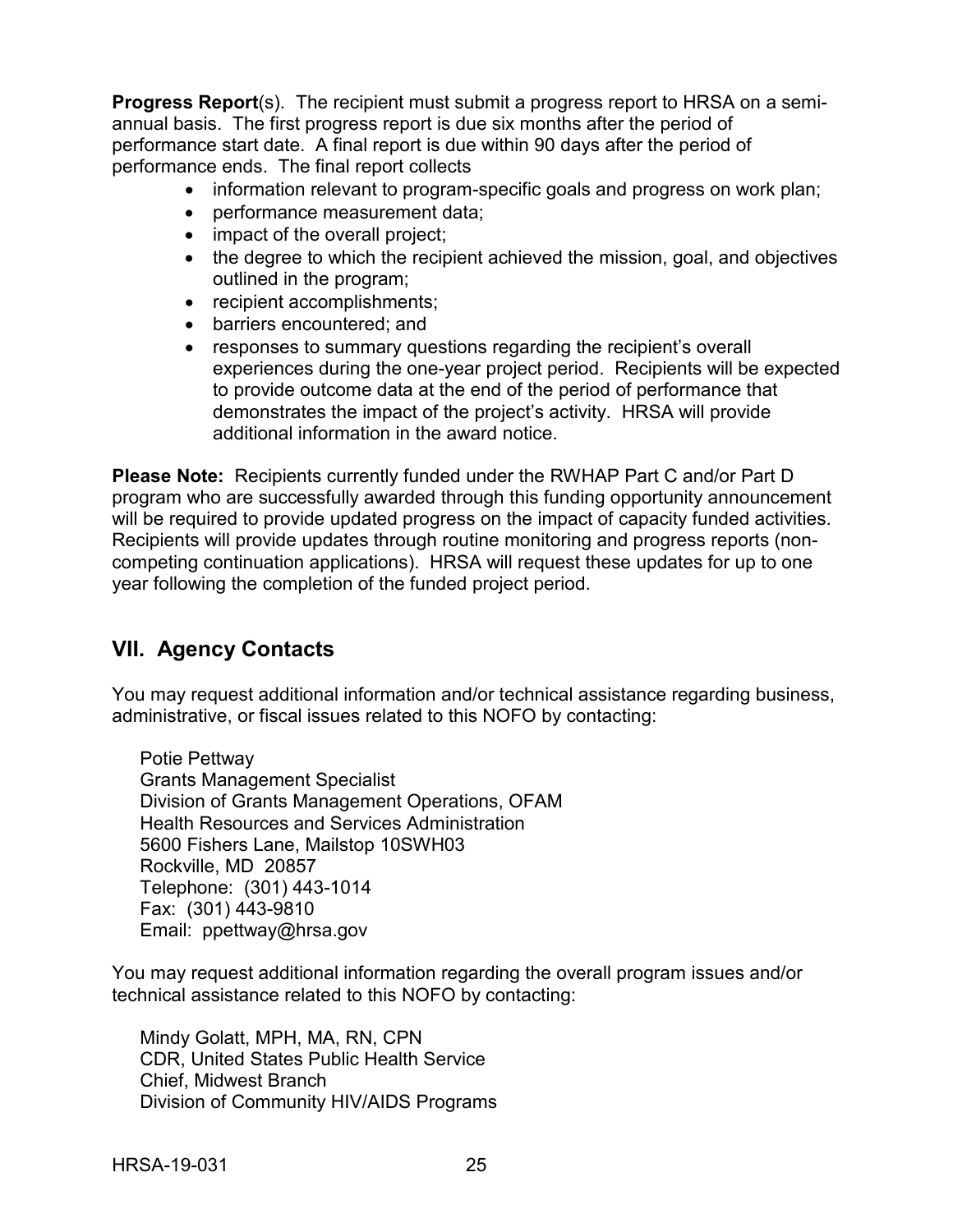Attn: RWHAP Part C Capacity Development Program HIV/AIDS Bureau Health Resources and Services Administration 5600 Fishers Lane, Room 09N44 Rockville, MD 20857 Telephone: (301) 443-0717 Fax: (301) 443-1839 Email: [MGolatt@hrsa.gov](mailto:MGolatt@hrsa.gov)

You may need assistance when working online to submit your application forms electronically. Always obtain a case number when calling for support. For assistance with submitting the application in Grants.gov, contact Grants.gov 24 hours a day, 7 days a week, excluding federal holidays at:

Grants.gov Contact Center Telephone: 1-800-518-4726 (International Callers, please dial 606-545-5035) Email: [support@grants.gov](mailto:support@grants.gov) Self-Service Knowledge Base: [https://grants](https://grants-portal.psc.gov/Welcome.aspx?pt=Grants)[portal.psc.gov/Welcome.aspx?pt=Grants](https://grants-portal.psc.gov/Welcome.aspx?pt=Grants)

Successful applicants/recipients may need assistance when working online to submit information and reports electronically through HRSA's Electronic Handbooks (EHBs). For assistance with submitting information in HRSA's EHBs, contact the HRSA Contact Center, Monday-Friday, 8 a.m. to 8 p.m. ET, excluding federal holidays at:

HRSA Contact Center Telephone: (877) 464-4772 TTY: (877) 897-9910 Web: <http://www.hrsa.gov/about/contact/ehbhelp.aspx>

# <span id="page-29-0"></span>**VIII. Other Information**

# **Technical Assistance**

All applicants are strongly encouraged to participate in a technical assistance (TA) webinar for this funding opportunity. The purpose of the webinar is to assist potential applicants in preparing applications that address the requirements of the NOFO.